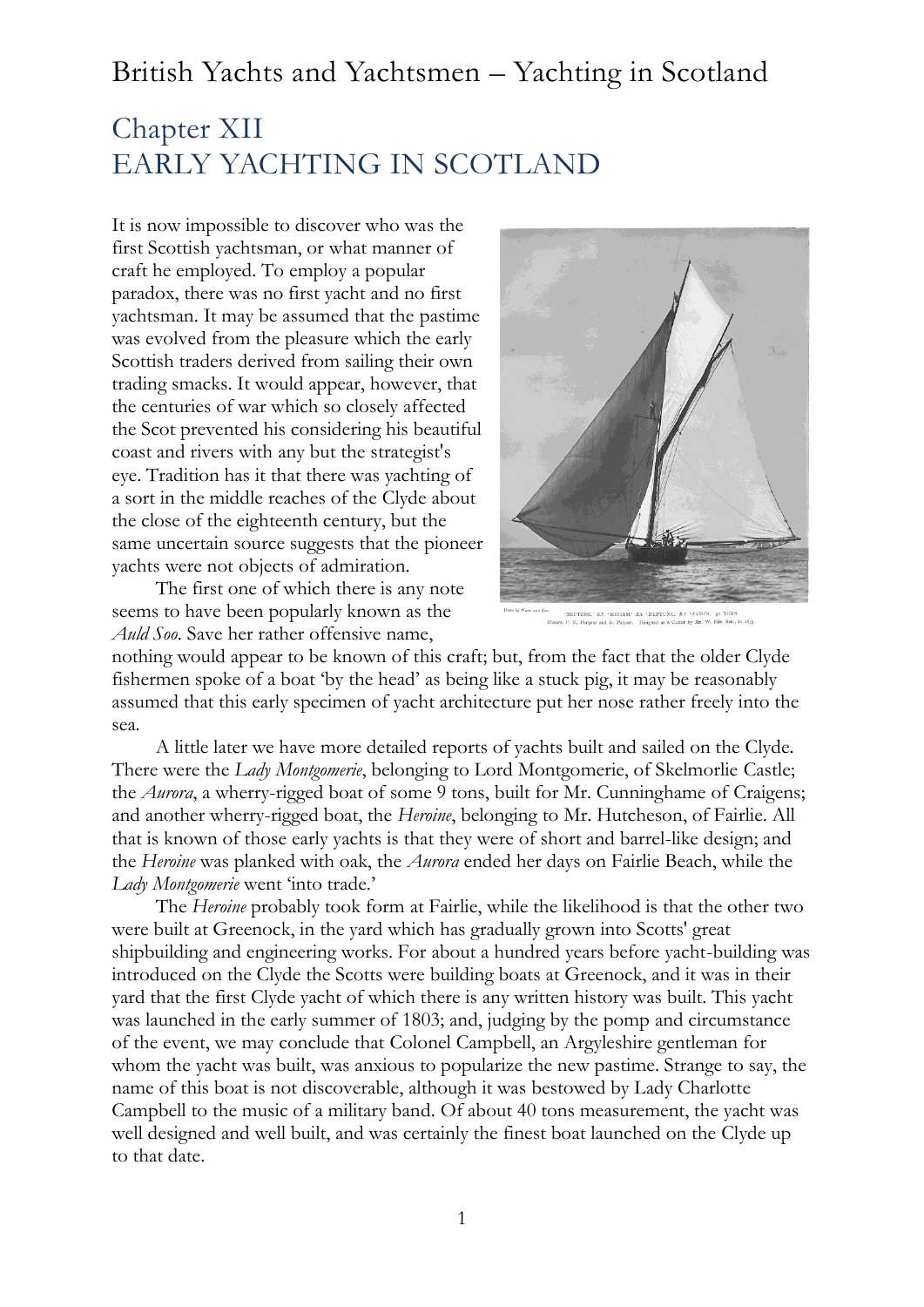The Scott family - now the sixth generation in succession - still carry on their work at the yard which was the cradle of Scottish yacht-building, and the family has always been more or less devoted to the pastime. During the last twenty-five years there were few better known yachtsmen than the late Mr. John Scott, C.B., of Halkshill, Largs, Commodore of the Royal Clyde Yacht Club; and the late Mr. Robert Sinclair Scott, of Burnside, Largs, Admiral of the Mudhook Yacht Club. Yet another, the late Mr. Colin W. Scott, of Eversly, Skelmorlie, was the secretary of the Mudhook Club from its foundation. Strange to say, these three members of this family who were largely instrumental in founding the Mudhook Yacht Club died within a few months of each other.

John Scott, the grandfather of these yachtsmen, was at the head of the famous yard when yachting on the Clyde took concrete shape, and he turned out some of the best remembered of the early clippers. For himself he built the *Hawk* and *Hope*, and for Mr. Robert Sinclair, a brother-in-law, and early member of the Royal Northern Yacht Club, he turned out the *Clarence*. Both the *Hawk* and *Hope* measured about 20 tons, and the *Clarence* was one or two tons less. The *Hope* had little racing reputation, and one wild night she broke from her moorings and drove ashore in Largs Bay. At this time ballast consisted of cobble-stones, but in the *Hope* Mr. Scott substituted copper ore—a small point, perhaps, but one which suggests the line of thought taken by this early designer. The *Hawk* would appear to have been a yacht of average merit, but the *Clarence* was a remarkable design of perfect balance. The latter was the first Clyde yacht to attract attention by reason of her excellent sailing. In all she won about thirty prizes for Mr. Sinclair, and in her best season she was not once defeated. Unfortunately, a bit of rigging with a heavy block at the end of it broke adrift one day and struck Mr. Sinclair, breaking his jaw. In spite of three operations (without anaesthetics), he never recovered sufficiently to race his clever yacht again.

Of the *Clarence* a good story remains. Racing in Dublin Bay for an Irish trophy, she was defeated by *Hawk*. It was somewhat characteristic of the race that the Clyde yachtsmen, anxious to get the trophy home as quickly as possible, slipped it on board the *Clarence*. Luck, however, was still against Mr. Sinclair's yacht, and the winner arrived at Greenock long before the cup-bearer. The cup was set up on a specially prepared platform by its proud owner in his own yard for his workmen to see. Needless to say, the victory was enthusiastically, if intemperately, celebrated by all who had helped to construct the victor.

It is impossible to go into details concerning all the races of even this first of historic Clyde racers, but a summary of her racing during two of her best years may be given with advantage:

#### **Prizes won in 1833 by Scottish-owned yachts belonging to the Royal Northern Yacht Club**

John Scott's *Hawk*, Anglesey Cup, Dublin, July 2. James Smith's *Amethyst*, Stewart Cup, Greenock, July 29. Andrew Rankin's *Dream*, Greenock Cup, Greenock, July 29. Major Morris and John Allan's *Emma*, 20-tonners' Cup, Helens-burgh, July 3o. John Crooks' *Sylph*, Portland Cup, Largs, August 1. John Maclver's *Rattlesnake*, 15-tonners' Cup, Largs, August 1. James H. Robertson's Imp, 10-tonners' Cup, Largs, August 2.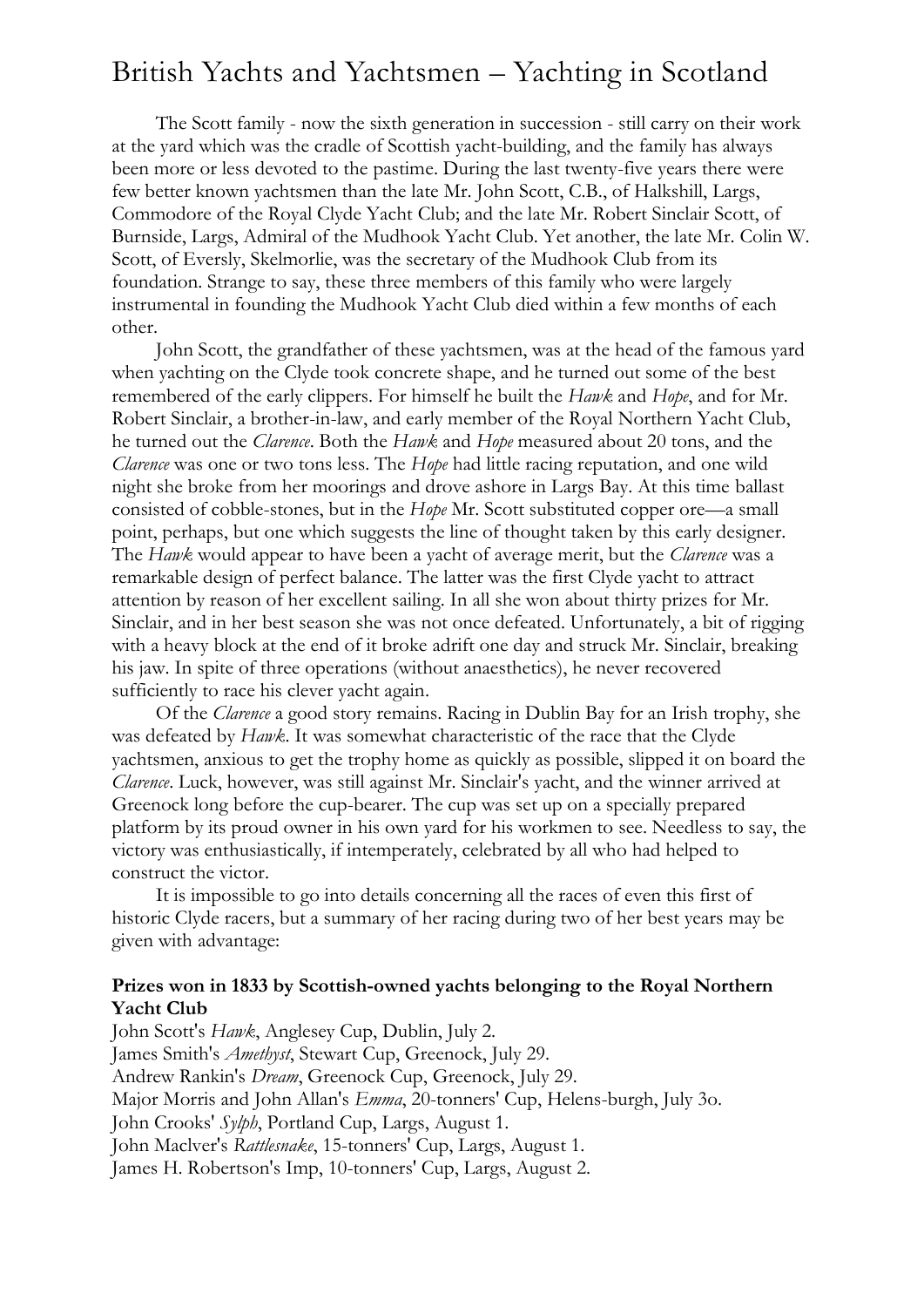Andrew Rankin's *Dream*, Ardrossan Cup, Ardrossan, August 5. Robert Sinclair's *Clarence*, Ladies' Cup, Oban, August 21.

#### **Prizes won in 1834 by Scottish-owned yachts belonging to the Royal Northern Yacht Club**

James Meiklam's *Fanny*, Kingstown Cup, Dublin, July 17. Robert Sinclair's *Clarence*, Dublin Cup, Dublin, July 17. Robert Sinclair's *Clarence*, Adelaide Cup and Booth Cup, Dublin, August 21. John Scott's *Hawk*, Helensburgh Cup, Helensburgh, July 28. James Meiklam's *Fanny*, Greenock Cup, Greenock, July 29. Robert Sinclair's *Clarence*, Stewart Cup, Greenock, July 29. William Kerr's *Elf*, 10-tonners' Cup, Greenock, July 29. James Meiklam's *Fanny*, Dunoon Cup, Dunoon, July 3o. Robert Sinclair's *Clarence*, 15-tonners' Cup, Largs, August 1. John Crooks' *Sylph*, Portland Cup, Largs, August 2. James Smith's *Amethyst*, Largs Cup, Largs, August 20. William Kerr's *Elf*, 10-tonners' Challenge Cup, Largs, August 2. Robert Sinclair's *Clarence*, 20-tonners' Cup, Dunoon, August 4. Henry Gore-Booth's *Gleam*, Inveraray Cup, Inveraray, August 21. James Meiklam's Fanny, Callander Cup, Inveraray, August 21. William Kerr's *Elf*, 10-tonners' Cup, Inveraray, August 21.

Although the Clyde had only one club in those days, it will be seen from these statistics that the more popular stations were almost as well catered for in the matter of regattas as they are now.

So generously did the Royal Northern scatter its race meetings throughout the Clyde centres that yacht-racing quickly gained in popularity. It was probably this fine missionary spirit which gave yachting and yacht-racing that warm place in the hearts of Scottish men and women, to so many of whom the sea never calls in vain.

After Mr. Sinclair's death the *Clarence* never shone again with her old brilliance, and, as if missing the vanished hand, gradually sank into insignificance. Having gone into the pilot service, she was ultimately run down by a sailing ship while cruising between Arran and Garroch Head on a stormy night.

Some six years ago the *Hawk* was in existence (perhaps is still so), a living example of sound workmanship. At that time Mr. John Scott, the grandson of her builder, discovered her with the Stornoway fishing fleet, and opened negotiations for her purchase with the intention of mooring her at Hunter's Quay as a monument to old-time yachting—negotiations which, unfortunately, fell through.

Accurate data is not obtainable of the other Clyde clippers of this time. The *Fanny* was a Cowes-built yacht, and the *Gleam* was the first racing yacht built at Fairlie. In all probability the others were built at Greenock and Fairlie.

Certainly the *Rattlesnake* was a Greenock yacht. She was built on the lines and to some extent from the constructional materials of a noted French smuggler which frequented the Clyde. She was rigged as a three-masted schooner, and possessed great reaching and running qualities. It is interesting to learn that the builder of this yacht, one John McNicoll, put no bulwarks on her, merely finishing the tops of the timbers with an elm rail—truly there is nothing new under the sun. Although this interesting yacht is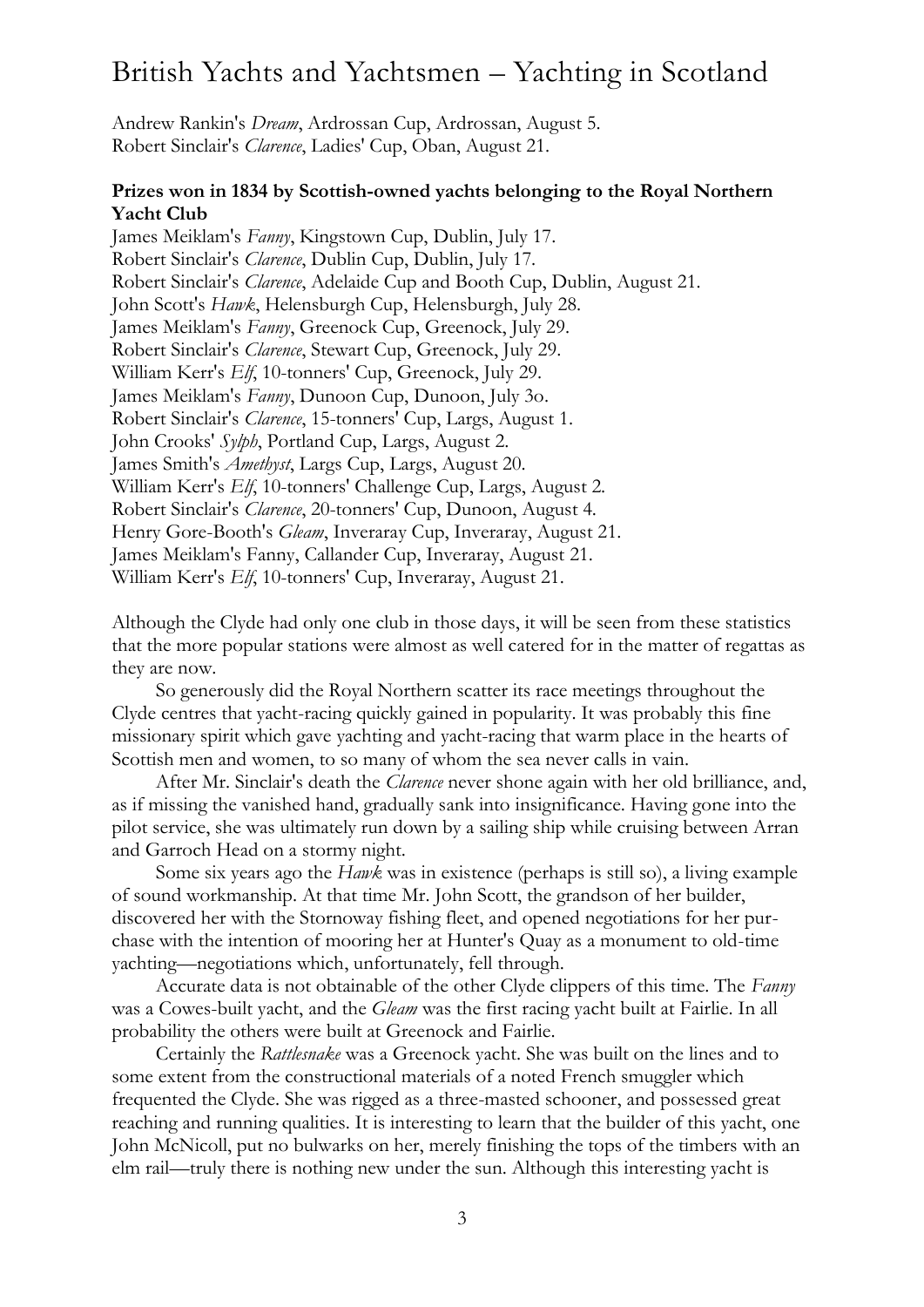given (in the foregoing table) as the property of Mr. McIver, she was built for Mr. James H. Robertson, of Bagatelle, Greenock—a well-known member of the Royal Northern Yacht Club. Mr. Robertson was a most enthusiastic sportsman in the earlier half of last century. At coursing, shooting, rowing or sailing, he was always ready and anxious to make a match, and with Major Morris, of Moorburn, Largs, he sailed race after race with the greatest skill and spirit.

Major Morris, who was an officer of the Renfrewshire Militia, was such another as his rival—an all-round sportsman of great accomplishments. He was the first Clyde yachtsman to make a study of match-sailing. So successful was he in the results obtained that his influence may be noted to this day among amateurs and professionals alike.

In those early regatta days yacht-racing was made the occasion of much social intercourse. Dances and dinners followed the various water-sports of the day, and the home of every local yachtsman was for the nonce a club. In the matter of hospitality Major Morris was always to the front, and Moorburn was the scene of many a bright gathering. It was at one of these gatherings that the eminent Scot and man of letters, Christopher North, made a famous speech on yachting, which deeply impressed many guests, who unfortunately died without leaving any but a traditional record of it. He was at the time the guest of his friend Mr. James Smith, of Jordanhill, on board his cutter *Amethyst*. Christopher North, who was one of the finest all-round sportsmen of his time, never had a yacht on the Clyde, but on Windermere he had as many as eight boats of one kind and another at one time.

It would appear that there was much appreciation of all this old-time hospitality and gaiety. Mr. Solomon Darcus, of Lame, a regular visitor with his 20-tonner *Viola*, was in the habit of withdrawing early from the racing in order to be the better prepared for the festivities ashore. This same Irish gentleman would appear to have been one of the social stars of the shore side of many of the Clyde regattas, and many good stories are handed down of his gallantry. Having on one occasion had his ingenuity somewhat taxed by the great beauty of a smartly-dressed dance partner, he expressed the opinion that never were the lilies of the field so arrayed. 'No, nor Solomon in all his glory,' retorted the witty girl.

These old Clyde yachtsmen seem to have been distinguished by an insatiable love of sport of all sorts. Not content with the racing of their yachts, many of the famous owners of those early times kept crack oarsmen in their crews, and many a rowing race was held in which the owners themselves took part. Indeed, one of the most famous gig's crews of the time had in it Mr. James Robertson, owner of the *Rattlesnake, Imp, Gazelle*, and other yachts ; Mr. Scott, of Greenock; and Mr. Campbell, of Glendaruel. Against boats from as far as the Mersey this crew was victorious, and many a contest they had. At this time rowing was largely catered for by the Royal Northern Yacht Club, and in the Clyde and Belfast Lough it became extremely popular amongst yachtsmen. A crew of Clyde professional yachtsmen, consisting of Robert McKirdy, Billy Blair, Matthew Houston, and John Morris, was on one occasion backed by Mr. Robertson against a crew of English yachtsmen for a considerable sum. In spite of the fact that the visiting crew had a new boat built for the occasion, they were beaten over a six-mile course—but only by two lengths.

In 1846 Messrs. Cato, Millar and Co., of Liverpool, launched the *Echo*, a 34-ton iron yacht designed by Mr. John Audley. This is supposed to have been the first yacht built with a long sharp bow, and, after some Mersey trials, she appeared on the Clyde. Ever ready for a match, Mr. Robertson backed his cutter *Gazelle* against her, and a course was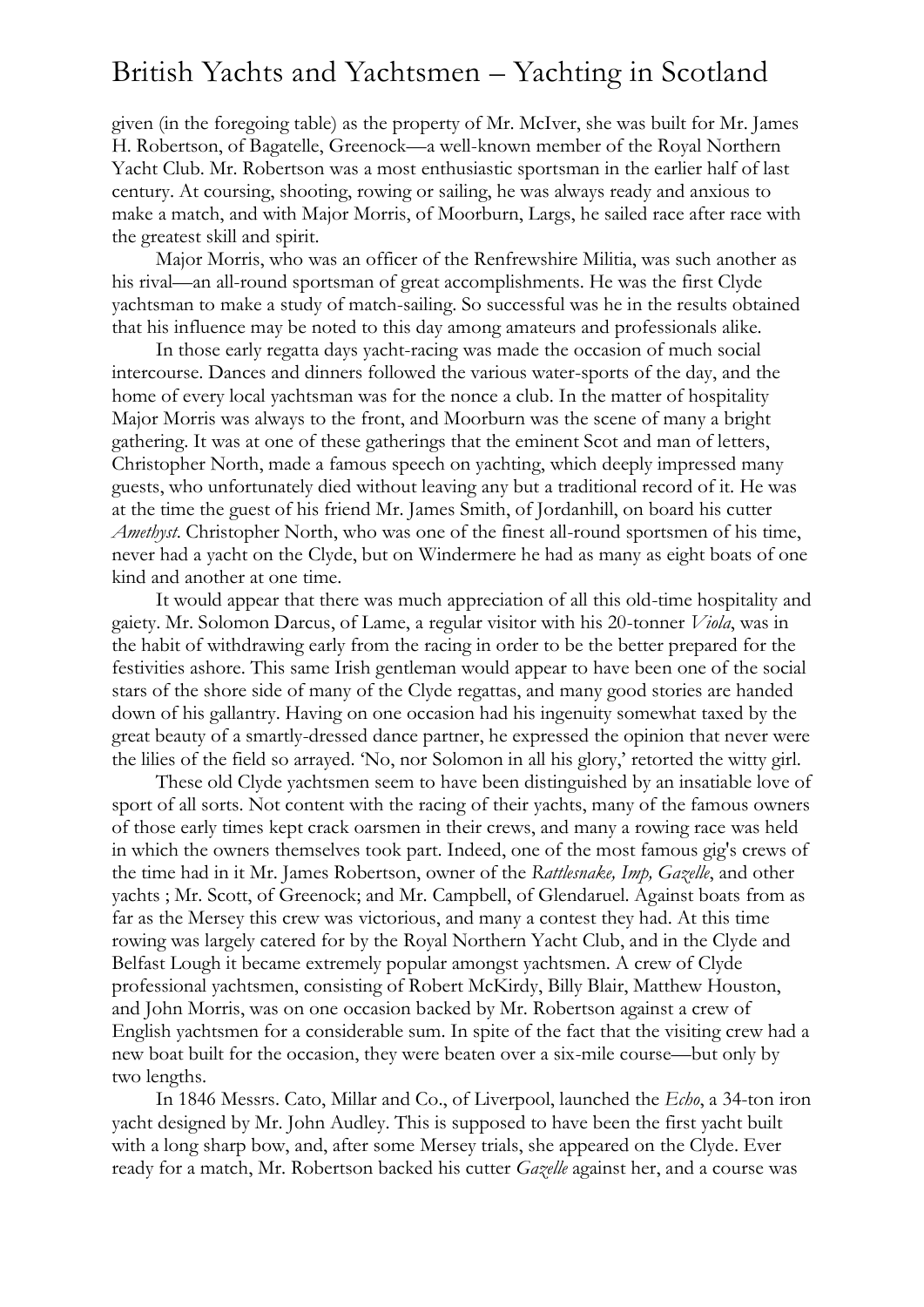laid from Greenock round the Skelmorlie Bank Buoy and back. To give her every chance in what to her crew were foreign waters, William Clark, of Greenock, a noted yachtsman and marine painter, was allowed to sail her. The result was an easy victory for the Liverpool yacht, and she also defeated *Falcon, Wave*, and *Meteor*, three of the Clyde cracks.

Mr. Robertson lived to the good old age of ninety-one, and till he was eighty regularly shot over the moors. Throughout his lifetime he had been a celebrated shot, and when seventy-five years of age he defeated a well-known English marksman in a pigeon match.

The *Fanny* was the first Cowes-built and English-manned yacht to appear at a Clyde regatta. She was a yacht of 75 tons, and the property of Mr. James Meiklam, an East Coast yachtsman, who had previously owned the 52-tonner *Rob Roy*. Besides being a prominent member of the Royal Northern Yacht Club, Mr. Meiklam was one of the first Scottish members of the Royal Yacht Squadron, having been elected in 1829. In the thirties there were three members of this family in the Squadron. In addition to James, there was John, who owned the *Amulet* (the first Scottish-owned yacht to win a royal cup) and the *Alarm* in 1841, and Robert, who owned the *Crusader* and *Talisman*.

William Fife, who founded the Fairlie Yard, took his son William—then a mere lad—to see the famous Cowes yacht, and expressed the greatest admiration for her. The founder of the famous Fife dynasty was a shrewd observer, of broad mind, and the *Fanny's* good points were closely noted, to be presently utilized. It is now about a hundred years since boat-building was first undertaken by the first William Fife at Fairlie, and ever since work has been continuously carried on—after his death by William (ii.), his son, and to-day by William (iii.), his grandson. No business was more heavily handicapped at its outset ; few have been more successful throughout a long career. The founder of the firm had to teach himself the art of which he subsequently became such an exponent, and in choosing the isolated village of Fairlie he selected a most unlikely spot for his enterprise. Fairlie Beach is a particularly flat one, and even to-day a yacht of any size has to be launched by means of a pontoon. In spite of all the drawbacks, however, the Fifes of Fairlie have written their name on the yachting history of our country in no uncertain manner.

Towards the end of the eighteenth century, John Fife, a Kilbirnie mill- and wheelwright, left his native parish and came to Fairlie to better his fortune. The emigrant soon found employment on the Earl of Glasgow's estate. Employed with him in the pursuit of his calling was his son William, who bore the reputation of being an observant and defthanded mechanic. Fairlie Roadstead was then a favourite anchorage for homeward and outward-bound ships, and the sight of them coming and going quickly fascinated the inland-bred lad. To study more closely the great ships so new to him, William Fife decided to build a small boat in which to row himself out to the visitors. So skilfully did he construct this his first venture in naval architecture that she was purchased as soon as completed. Her place was immediately taken by a second, which, however, was as quickly acquired by the appreciative seafaring people who saw her built. When a third as quickly left him, it was little wonder that the thoughtful young man seriously contemplated the situation. Fortunately for posterity he decided that the making of wheels was not his vocation, and, in spite of his father's opposition, he commenced boat-building as a means of earning his livelihood.

For some time the beginner had an uphill task, but it was not long before his fine fishing-smacks attracted attention, and a small yacht or two appeared. So well were these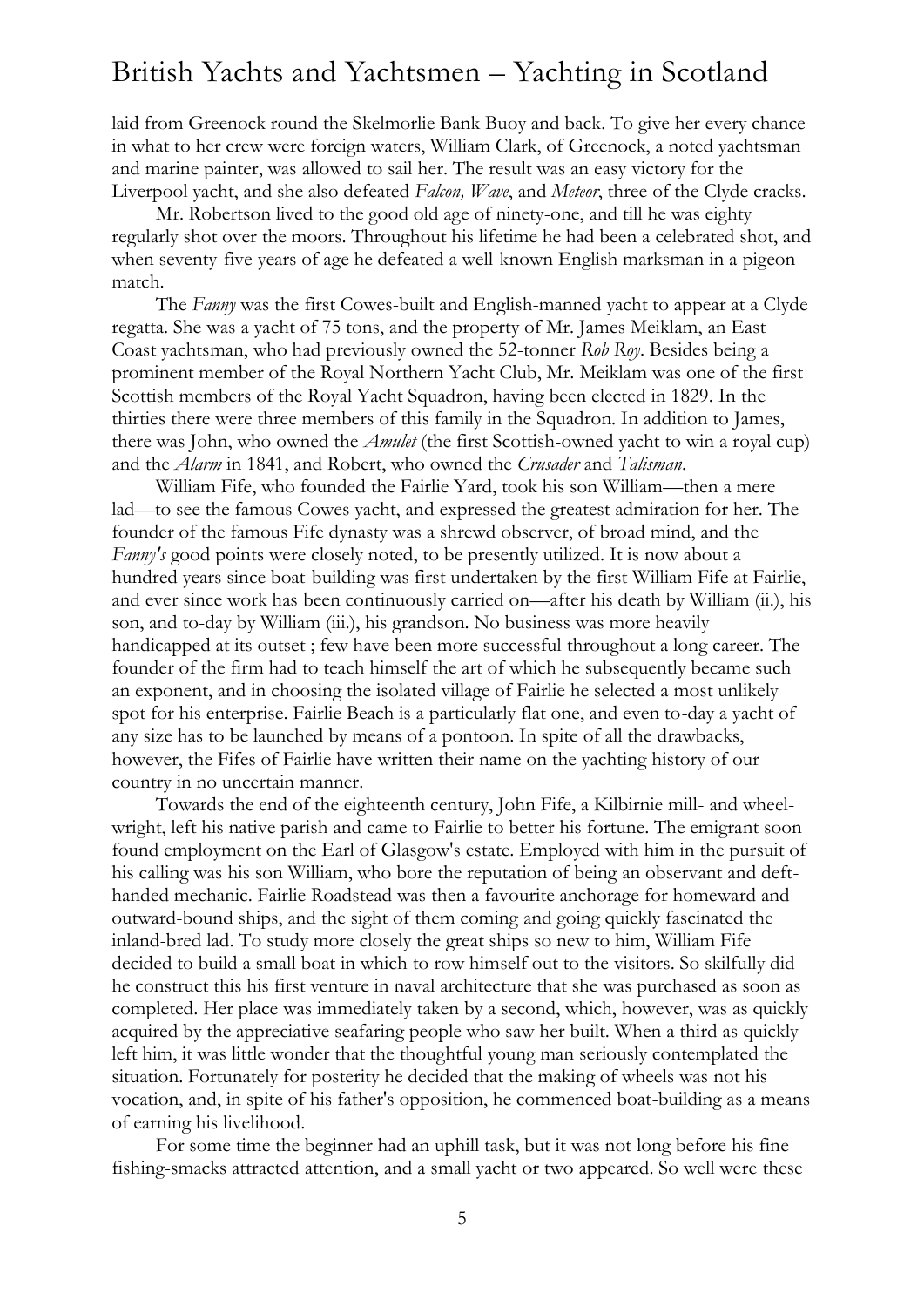first yachts constructed that William Fife soon became known to all the Clyde yachtsmen of that time, and in 1812, Mr. James Hamilton, of Holmhead (near Glasgow), gave him his chance by commissioning him to build a 50-ton yacht. The *Lamlash* was the result, and she was made doubly historical by becoming the first flagship of the Royal Northern Yacht Club when that institution ceased to be a joint Scottish and Irish one, Mr. Hamilton, or 'Holmhead,' as he was often called, being the first Commodore. While only tradition credits the *Lamlash* with success under racing colours, her cruising feats are worthy of note. She was the first Clyde yacht to go to the Mediterranean, and no small stir was created by the daring voyage which Holmhead and a few friends undertook on the new yacht. Undoubtedly the guests provided the greatest sensation of the eventful voyage, the strange surroundings so acting on the mind of one of them that it became deranged for a time. Fortunately the seizure was but temporary, and all the ship's company arrived in the Southern sea safe and sound, both mentally and physically.

This same 'Holmhead' was a man of striking personality. One of the last of the old type of Scottish laird, he was kind and hospitable to a fault. His punch—at the brewing of which he was an adept—was a feature of every regatta meeting on the Clyde, and many a convivial meeting did the open-hearted sportsman preside over. Of one of these an amusing anecdote remains. Jimmy Tait, who doubled the parts of steward and valet to Holmhead, might have been the prototype of Caleb Balderston, and if he had more regard for anything than the indulgent master he served so faithfully, it was for the punch which that master so skilfully concocted. After a particularly enjoyable cruise the famous punch was brewed, and when not attending upon his master and his guests, Jimmy contrived to get so much of it that, when the old Commodore called upon him to undress him for the night, the luckless servant was found happy and at peace with all mankind, but quite incapable of action. By no means indifferent to the charms of his own punch, 'Holmhead' contemplated the slumbering valet: 'Weel, Jimmy, I daur say it would scarcely be becoming o' me to do anything in the way o' flytin the noo ; but really after this we maun try no baith to get fou at the same time.'

There is reason to believe that at one time Captain Oswald, of Scotstoun, was associated with 'Holmhead' in the ownership of the *Lamlash*. Scotstoun was at that time a delightful estate on the banks of the Clyde near Glasgow ; to-day it is covered with wharves and storehouses, and on part of it stand the works of the great family of Clyde yachtsmen and shipbuilders, the Connells.

About this time the great deeds of the British Navy still rang clear in the ears of all Englishmen, and on many of the larger yachts the pattern set by that arm of the service was closely followed. On the *Lamlash* Captain Oswald stuck to the letter of the law. All operations on board were done according to official instructions, and at sundown the second jib was set, no matter how fine the weather. From the fact that an umbrella was sometimes handed to the man at the tiller when it rained, it is to be gathered that Holmhead and Captain Oswald had every consideration for the welfare of their crew.

Writing of the sail plan of this old yacht, a chronicler states: 'The old *Lamlash*, for instance, carried besides mainsail, gaff topsail, foresail and jib, a ringtail on her mainsail, squaresail on a "cro " jack yard, with "stin" sails and jib topsail.' First, second, and third jibs were used in her day, as were reaching jibs. The spinnaker does not seem to have been in use at this time, but fishermen on their smacks boomed out a big jib somewhat on the lines of the modern spinnaker.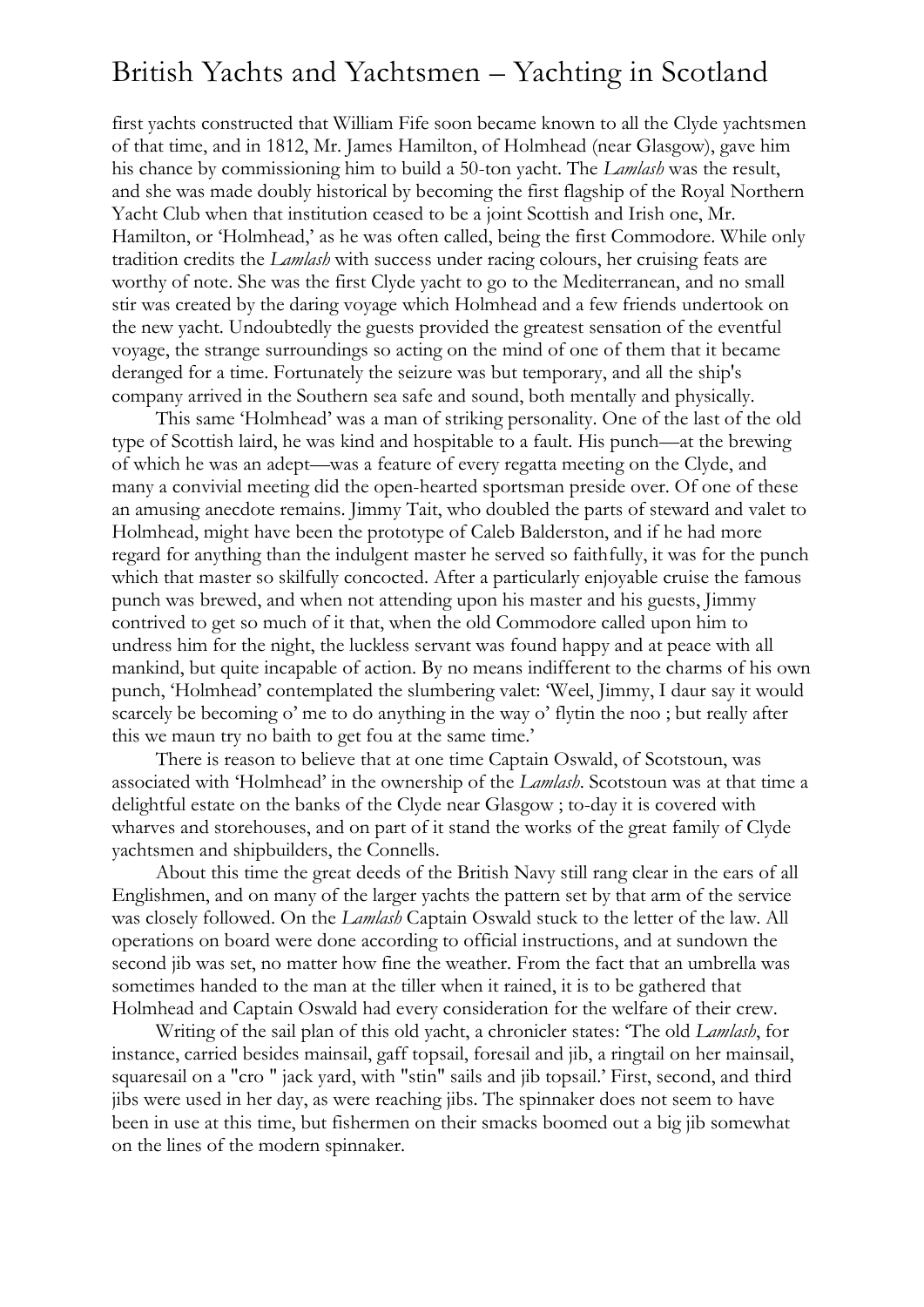The building of the *Lamlash* synchronized with Henry Bell's successful application of the steam-engine to marine work. This event, which was to revolutionize the Clyde, Scotland, and indeed the world, attracted the attention of the Clyde population. Fife was soon approached by some speculators, and, joining issues with them, he set about the building of a small steamer in 1813. In the following year the *Industry* was launched, and was among the first half-dozen steamers. So carefully built of native oak was this ship that she lived to be the oldest steamer in the world, and so durable was her structure that at eighty years of age she had to be broken up owing to the obsolete design of her sound hull. The first engine of the *Industry* was built by Thomson of Tradeston, and the second, which Caird of Greenock made, now stands as a monument in Kelvin Grove Park, Glasgow. The *Industry* was 68 feet long by 17 feet beam, and was 8 feet deep, with a gross tonnage of 69 tons. Her first boiler was of copper, but was soon superseded by an iron one. Owing to a peculiar grating noise caused by the spur-wheel gearing, the *Industry* was long known as 'The Old Coffee Mill'. So successful was this first steamer of Fife's that his supporters in the enterprise strongly urged upon him the necessity of giving up what they were pleased to term his crazy notion of becoming a yacht-builder, and with their help devote himself to the construction of commercial craft.

It was not, however, towards the mercantile marine that Fife's ambition lay, and, with the true artistic instinct, he sacrificed gold for the art he already loved with the passion of the enthusiast. Yachts 'fast and bonny' he would build, and nothing else. To attain his end much had to be sacrificed. Men who were with him at the starting-point of the great shipbuilding industry of the Clyde founded colossal works and amassed great fortunes ; Fife stuck to Fairlie and his ideal. In spite of his innate genius and wonderful industry, the first Fife had a long and uphill struggle. Orders came slowly, but every one which he received Fife treated with the loving care of the artist. He studied his art, and consulted the best obtainable opinions on every point; and, at a time when the rule-ofthumb method was practically the only one in vogue, Fife spent his evenings in studying the laws of Nature which he had to combat or call to his aid. In this latter occupation Mr. Smith, of Jordanhill, long one of the foremost men of the Royal Northern, and the first Commodore of the Royal Clyde Club, was of great assistance to the designer. Being both a yachtsman and scientist, Mr. Smith was a man well able to discuss and investigate the laws which governed Fife's art, and the two enthusiasts thrashed out many a problem.

Meanwhile yachts were being turned out of the little Fairlie yard. The most famous of those early Fife yachts was the 30-ton cutter *Gleam*, built for Mr. Gore-Booth, an Irish yachtsman. Although defeated on her first appearance by Mr. John Crooke's *Sylph*, the *Gleam* was gradually improved until she became the crack boat of the Clyde, and, more especially to windward, was a fast yacht. She was subsequently purchased by Mr. Cross Buchanan, and, raced by a Cardross skipper named Barr, she made a wonderful reputation for herself.

On August 6, 1865, at the age of eighty, the founder of the Fairlie business died. He left a large family, and his eldest son, William, carried on the business, which was now a most promising concern. Fortunately, its founder lived to see it so. He last crossed his own threshold to see the launch of his son's famous 75-ton cutter, *Fiona*. When that son has also passed away, and this fine ship still watches for the gun, one is tempted to become the moralist rather than the historian.

The second William Fife inherited all the genius of his father, and combined with it considerable business ability. From his earliest years his father's yard was the centre of his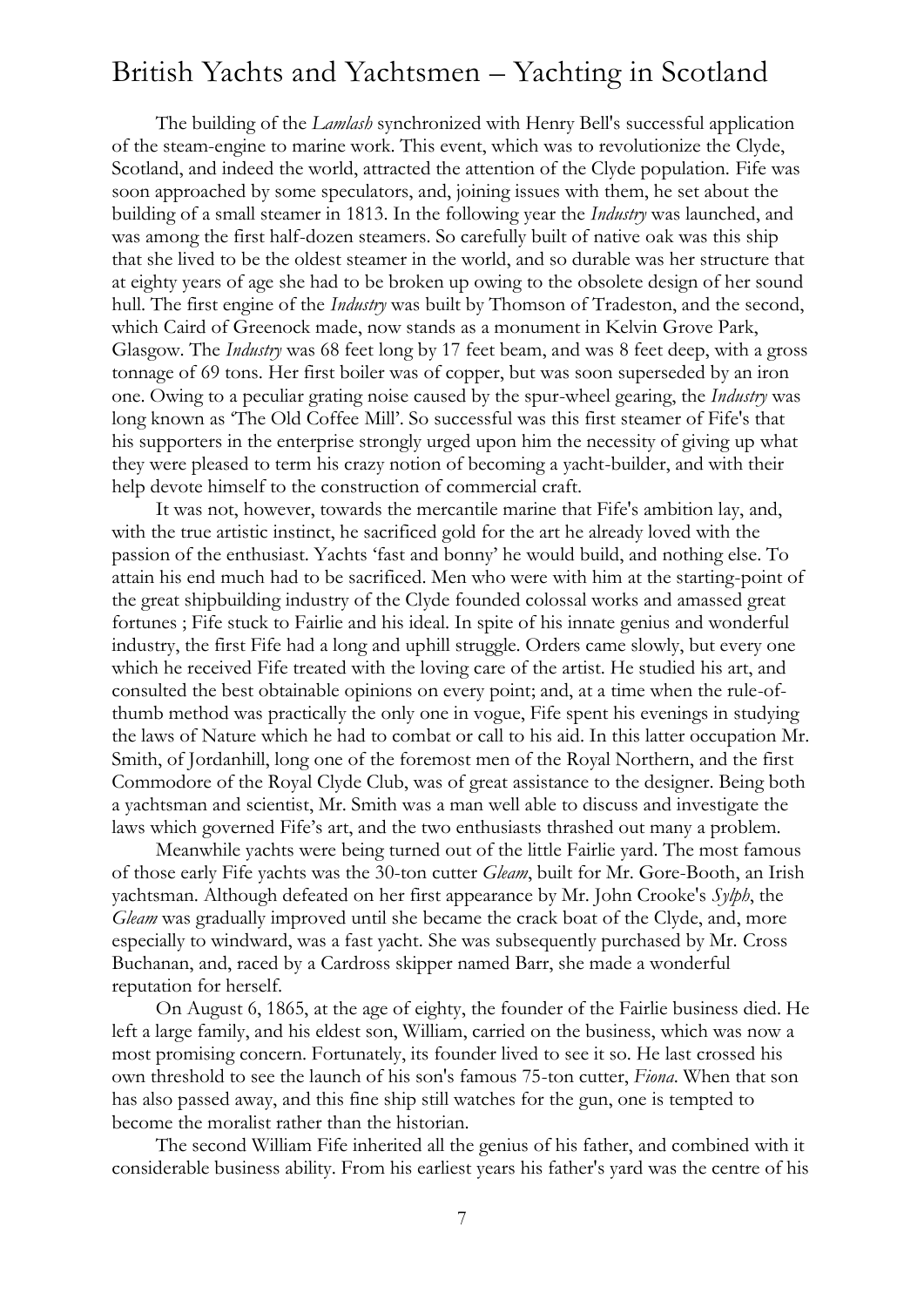world, and at the age of thirteen he was formally apprenticed to the craft. For years he laboured with his father, designing and working with his tools, and in 1848, when the famous *Stella* was built, the business rewarded their efforts, and entered on its prosperous career.

Prominent among the yachts which made the reputation of the second William Fife were the cutters *Stella*, *Cymba, Cynthia*, *Oithona, Surge, Surf, Kilmeny, Torch, Fairlie, Fairy Queen, Onda, Neptune, Fiona, Cythera, Cuckoo, Foxhound, Moina, Neva,* and *Bloodhound* ; the schooners *Fiery Cross, Any, Amadine*, and *Melita* ; and the yawls *Condor, Neptune, Saxon*, and *Latona*.

Leaving for a moment the history of the Fifes of Fairlie, let us look at another type of the old Scottish yachtsmen whose patronage assured the success of Clyde yachting. Dr. John Cairnie, of Curling Hall, Largs, owner of the 17-ton cutter *Nancy*, was one of the best remembered of the early worthies of the Royal Northern. As fine a curler as he was a yachtsman, this Dr. Cairnie was a typical all-the-year-round sportsman, with unlimited enthusiasm and no mean skill on the rink or on the sea. The dovetailing of his two great sports is of itself interesting. It was Dr. Cairnie who founded the Royal Caledonian Curling Club, and he also introduced the game into Ireland and invented the artificial curling pond. Although so keen a curler, he could not have his yacht out of sight even in winter, and, to solve the problem, he had her drawn up on a cradle close by his curling rink, and as she sat there he entertained his curling guests on board. The little boat would also carry the granite blocks from Ailsa Craig which were to be hewn into stones for the 'Roarin' Game.'

About 1830 the success of Mr. Robert Sinclair's *Clarence* brought about many alterations in the models of existing yachts, and, among others, Dr. Cairnie's *Nancy* was lengthened. William Fife did the work, and, so that the doctor should not lose sight of his beloved little ship for so long a period, the alteration was carried out at Curling Hall. During the progress of the work the second William Fife, then a mite of a child, carried his father's dinner over the three miles which separated the *Nancy's* home from the yard at Fairlie.

In a work which Dr. Cairnie wrote on curling, the following passage occurs: 'We have what we call picnic dinners, where every curler provides his own dish, and brings the drink he likes best. We, last season (1832), had four of these picnics, and the scene of festivity was on board of our cutter, lying high and dry on her carriage by the seaside. The first dinner this season was on November 5, and called forth the thunder of our artillery when the toast appropriate to the day and those connected with curling were given from the chair.'

Against the famous *Clarence* the doctor backed a friend to sail the *Nancy* around the Greater Cumbrae. So worthy was the friend that, to within a mile, there was 'nothing in it' between the two yachts. At that point, however, the wind died away, and both yachts drifted about with empty canvas. A gentle air of wind which played about the flag-boat kept a tantalizing distance from the yachts, until Blair, the skipper of the *Clarence*, with Mahomet--like philosophy, decided to try to get his yacht within its sphere of influence. Presumably to sluice down the decks, he ordered his men to get the buckets out, and so well were they handled that the *Clarence* gradually worked into the breeze before the trusting amateur was alive to the tactics of his opponent. The *Nancy* was a beaten boat, and, as yacht-racing in those early days would seem to have been on the same footing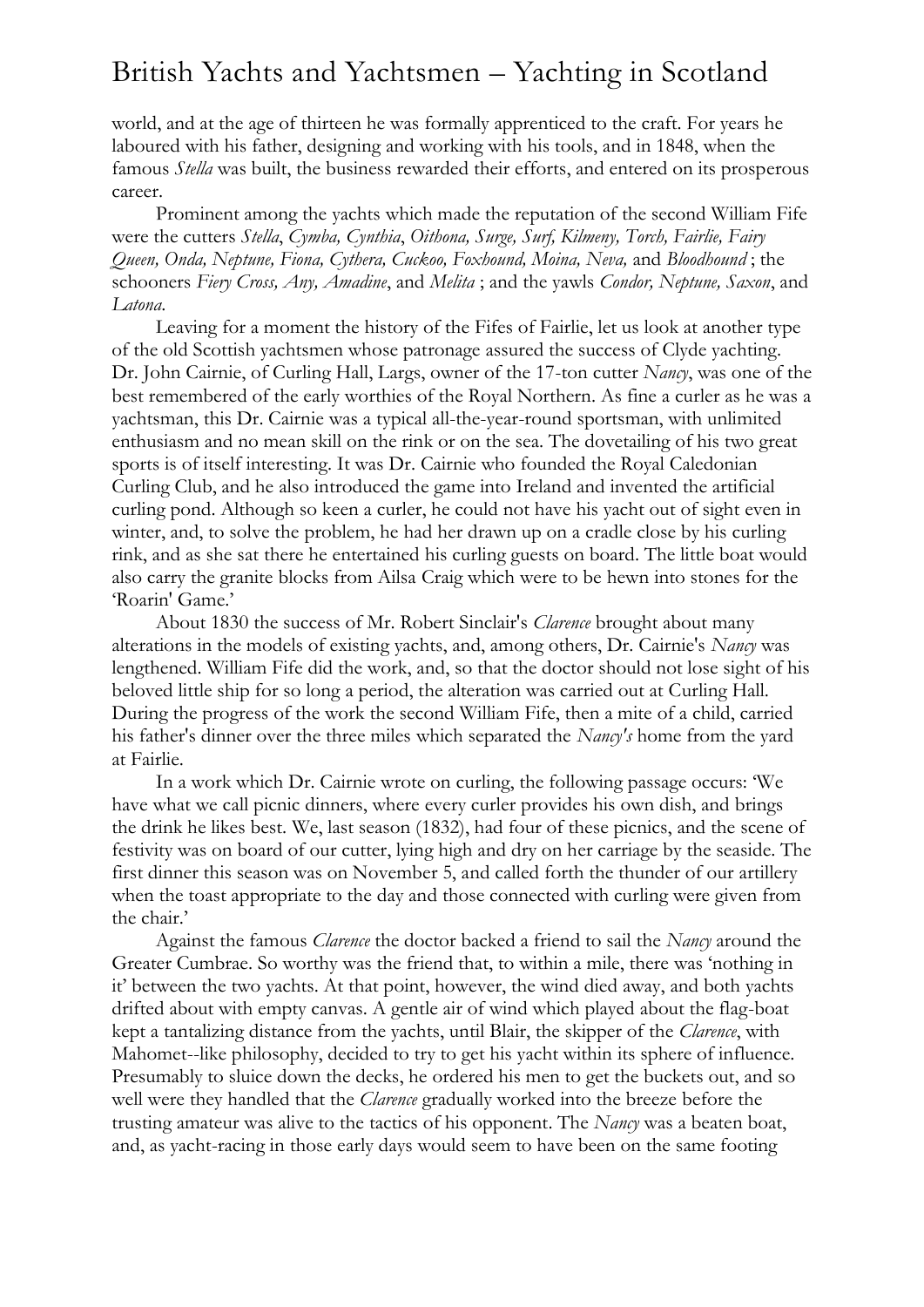with love and war, we hear nothing more of the race. Dr. Cairnie, yachtsman and curler, died in 1842, and for him the following Burns-like lament was written:

'Why drops the banner half-mast high, And curlers heave the bitter sigh ? Why throughout Largs the tearful eye Looks bleared and red? Oh, listen to the poor man's cry, John Cairnie's dead!'

Before leaving this interesting old yachtsman, a matter which brought him into considerable notoriety may be mentioned. The Scottish Sabbath of to-day is often cited as a model of strict observance, but that of seventy years ago was one of Puritanical strictness and severity. Sunday sailing in Scotland is still a controversial point, and on the Day of Rest many Clyde yachts never leave their moorings. It may easily be imagined, therefore, that the setting out of Dr. Cairnie occasionally on a Sunday did not pass without remark. Even among his retainers the practice was denounced, and one of them, Tom Dyer, who would appear to have acted in the dual capacity of gardener at Curling Hall and forward hand on board the *Nancy*, read him a most effective lesson on the point. The doctor and Dyer were trying one Sunday to work the *Nancy* round the Farland Point in a calm. Ultimately it seemed as if the boat must be washed on to the rocks by a strong tide. Getting alarmed, the doctor ordered Dyer to get the dinghey ahead and tow the *Nancy* to a safe offing. This was just the sort of chance Dyer had been waiting for to put in a shot against the hated Sunday sailing, so, settling down on the bitts, and proceeding quietly to fill and light his pipe, he said calmly: 'I'll tow the cutter nane. If she gangs ashore, she can jist di 't. It'll only be a judgment on you for your Sunday sailing. As I'm not a free agent in the matter, the Lord'll tak care o' me, an' you can shift for yoursel'.' The doctor, who had only one hand, the other having been destroyed by the bursting of a powder-flask, could do little about a boat but steer ; so, after a little heated argument, he compromised the matter by assuring Dyer if he would tow the boat to a place of safety, he at least would not be asked to go sailing any more on Sunday. That being just what Dyer wanted, he soon had the *Nancy* out of danger.

The rapidly increasing popularity of yachting on the Clyde brought several excellent skippers to the front. Among the more prominent of these early masters were Blair, McKirdy, and Matthew Houston, of Largs ; the Whites of Gourock ; the Cochranes and Barrs of Cardross ; and William Jamieson, of Fairlie.

Unfortunately, none of these early Clyde yachtsmen had a chance of trying their skill against their English confreres, and although Mr. Rowan, of Glasgow, was anxious to match McKirdy, his own skipper, in his 53-ton cutter *Cymba*, against Nicholls, the then crack English skipper, on any English yacht, for  $\ddot{f}$  500 a side, the match was never sailed. Strange to say, it fell through on account of McKirdy's objection to be interested in what he considered a gambling transaction, and, as he said, being put up 'like twa cocks in a pit.' His attitude was respected by Mr. Rowan and by Nicholls himself. As Nicholls would have steered the *Mosquito*, however, it is much to be deplored that McKirdy's conscientious scruples were not appeased.

Strange to say, Blair of Campbeltown was a tailor by profession. Employed by Major Morris, of Moorburn, as 'orra' man, Blair soon found himself on the yacht of that early Clyde Corinthian, and so quickly did he learn the art of sailing that he was made master of one of the famous Clyde 'Ranterpikes'- three-masted fore-and-aft schooners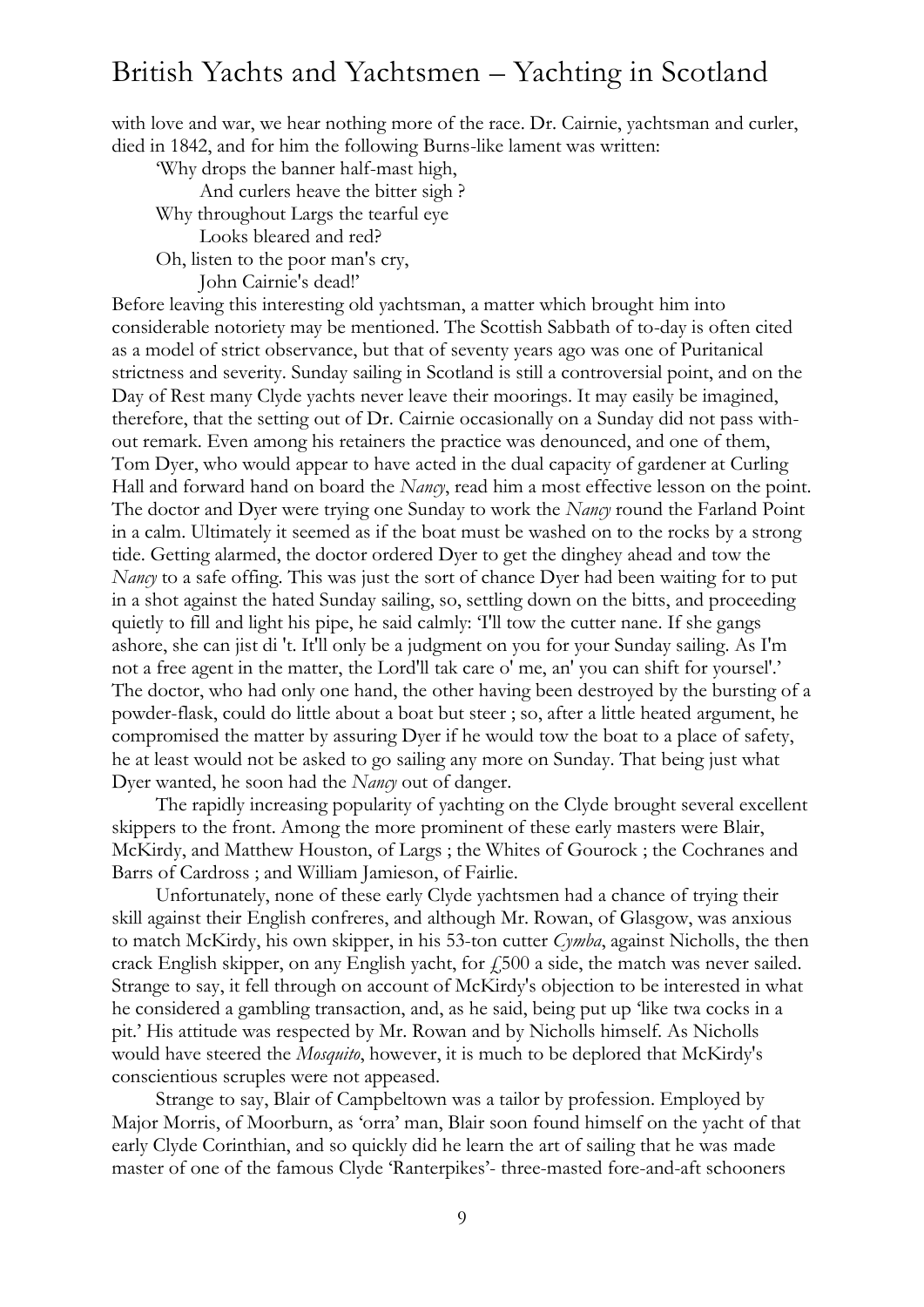which were displaced by steam in the Clyde and Mersey carrying trade. Here was a school to bring out the best qualities of any sailor, and the quondam Campbeltown tailor and Largs yachtsman soon became one of the most famous passage-makers in the trade. There was a strange custom among the owners of these traders that they gave a new hat to the skipper for every spar he carried away. Billy Blair was said to have had the finest collection of headgear of all the skippers of Scotland. In his later years Blair plied the ferry at Loch Ranza, where, by the capsizing of his boat, he was immersed for several hours, from which he never quite recovered.

McKirdy sailed *Stella* and *Cymba*, the two best of the early boats of the second William Fife, who generously testified to his skill.

For fifty years the second William Fife worked at his profession, following an ideal which he set himself early in his career. To make money, if possible, was his desire, but to design and build beautiful yachts was his ambition and great aim in life. In the former wish he was greatly disappointed for the greater part of his time, but the singleness of purpose with which he followed the dictates of his artistic temperament assured success in the latter. He sacrificed nothing to his artistic nature, and even when sorely in need of concluding a bargain he stood firm for his principles. Of this part of his nature the following incident bears striking testimony: A schooner which he had built 'on spec.' was long in finding a purchaser. In a time of pressing need one arrived who undertook to buy the vessel provided she was fitted with bulwarks 3 feet high. Ruefully, Mr. Fife had to decline the offer, and firmly refused to sacrifice the appearance of the boat even for the much-needed cheque. With a dry little laugh he said: ''I hae kept her a fang while, but I'll keep her a while yet raither than mak' a common cairt o' her at the feenish.' Fortunately, the would-be purchaser subsequently returned, and a compromise satisfactory to both parties was effected.

The fact that this member of the Fife family left much of his work to be done on his yacht in frame gave rise to the belief that he was a 'rule-of-thumb' worker, and trusted to his marvellous eye rather than to careful planning. This, however, was not so, for, like his son, he was a clever draughtsman. To-day there are designers who prefer to have some latitude when the model takes form, and Fife's perfecting of the model as the building of the boat proceeded was part of a carefully-thought-out system. Like his father, he was interested in all the scientific research in connection with his art, and he added the experience of practice to the sometimes unworkable suggestions of the theorist.

It was only late in life that the second Fife played the role of designer only, but with such skill did he do so that he finally refuted the argument that he was merely a builder.

The fortunes of the Fairlie yacht-building firm turned with the building of the 35 ton cutter *Stella* for Dr. Hugh Morris Lang, of Blackdale, Largs, a gentleman of independent fortune. Dr. Lang was a medical man by profession, and a banker by inclination. He became a firm friend of Mr. Fife, and his expert advice enabled the yachtbuilder to put his business on a firm financial basis.

The *Stella* was built in 1848, but the addition of 6 feet to her fore-body three years later made her one of the finest windward cutters of her day. She was, however, no more remarkable than her skipper, Robert McKirdy. McKirdy was a hand-loom weaver by profession, and, like the majority of the followers of that now almost extinct craft, he was a most reserved and thoughtful man. He had few equals afloat. In the *Stella* he won two Queen's Cups in 1852, one at the Royal Irish and the other at the Royal Cork Regatta.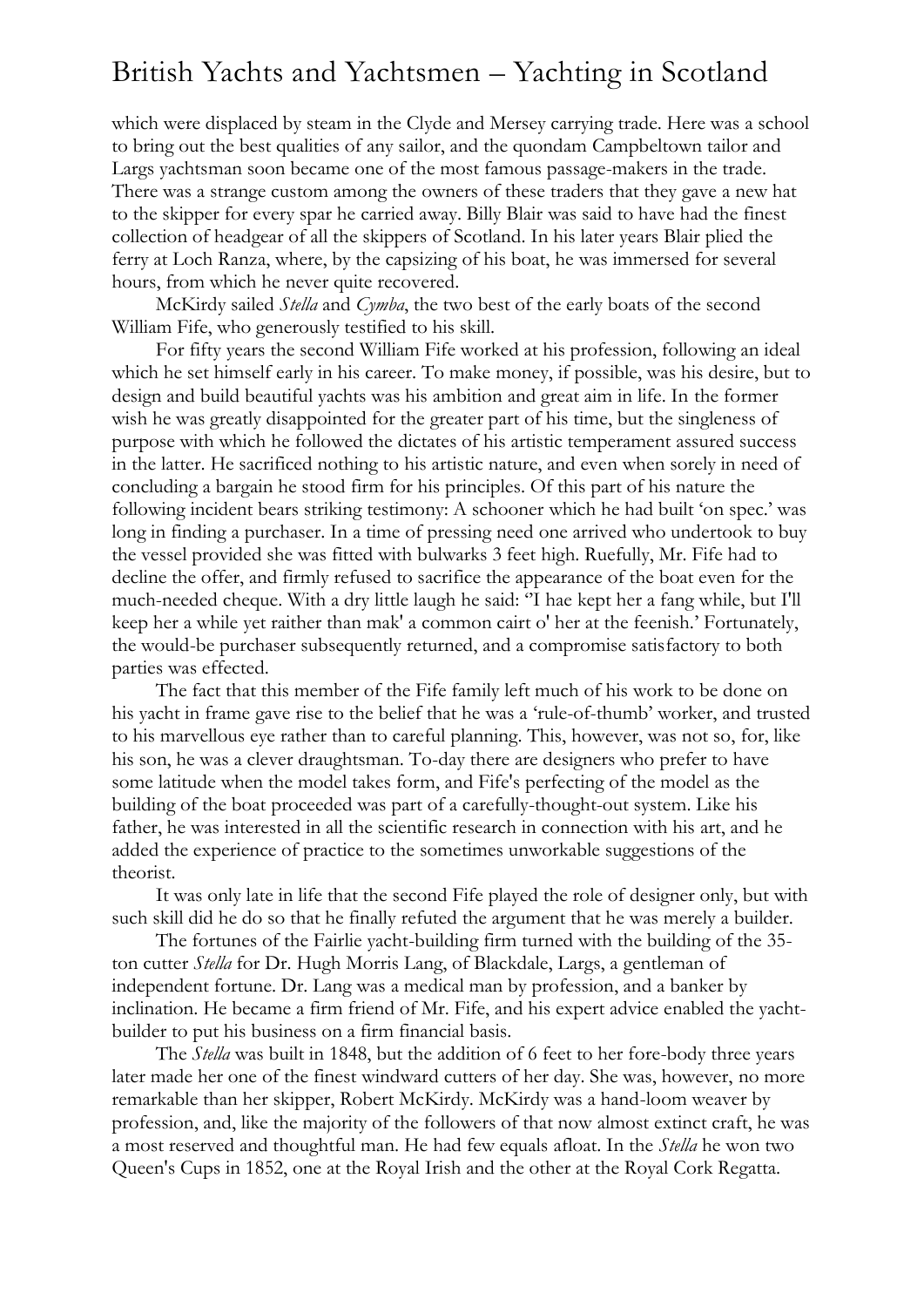The Queenstown match of 1852 was a memorable one. Two prizes were offered a Queen's Cup and an Exhibition Cup, the latter in celebration of the famous Exhibition in London. Several of the yachts were entered for both cups, and it was decided that one gun should serve for the starting of the double event. Thirteen vessels in all competed.

The start was from anchors with headsails down, and the first few miles would be to windward under the existing conditions. Lots were drawn for positions, and *Stella* got thirteenth place, or to leeward of the entire fleet. This bad luck so affected Dr. Lang that he agreed with his guests—among whom was William Fife—that the position was hopeless. Before ordering his yacht out of the race, however, he decided to consult his skipper. McKirdy, usually so economical of speech, was astounded. 'No start !' he cried. 'We'll no be lang under the lee o' some o' that lot.' That settled the matter, and the *Stella* started. Mr. Roe's *Cynthia* was the favourite, and with Starkey, her Irish captain, in charge, she was a likely boat. So far to windward was she, however, that it was not till they had reached the weather-mark that McKirdy, having gradually worked yacht after yacht out of position, shot his fine cutter on *Cynthia's* weather and rounded the mark abreast of her, practically assuring the cup for Dr. Lang. The skill with which the *Stella* was brought into the coveted position commanded the admiration of all, and is still remembered as a masterpiece of sailing.

So confident was Fife that he could beat *Stella* that he laid down a 53-ton cutter without being commissioned. When in frame she was seen by Mr. J. M. Rowan of Glasgow, and so impressed was he with her good looks that he immediately set about disposing of his yacht the *Aquila*, that he might purchase Fife's latest design. He succeeded in both, and *Cymba*, the new yacht, became his. Although sailed in 1853, it was not until the following year that she was finished and entered upon her racing career in charge of McKirdy. *Cymba* was the first of Fife's yachts to have lead ballast on her keel, and she had also wire rigging, then a novelty on the Clyde. Speaking of the *Cymba*, a critic of her day writes: 'She has proved herself a splendid sea boat in very heavy weather, and unites the properties of great speed and seaworthiness to a greater extent than probably any other vessel afloat. She is likewise one of the most elegantly fitted and appointed vessels of her day, and reflects the greatest credit upon her spirited owner, under whose vigilant eye she was built and fitted.'

Opening her racing career at Kingstown in 1854, the *Cymba* won the chief prize of the Royal St. George's Club and a hundred-guinea prize given by the Royal Irish Yacht Club. In the same season the Royal Western Yacht Club of Ireland gave a Grand Corinthian Plate for a race in which the yachts were to be handled entirely by amateurs. These amateurs were to be also members of Royal clubs, and the professional skippers were only allowed on board as 'advisers in chief.' Seventeen amateurs assisted Mr. Rowan in his famous cutter, and so well did they manage in the prevailing heavy weather that she won handsomely. On her return to the Clyde success continued to be with Mr. Rowan and his fine boat, but at the close of the season he decided, on Mr. Fife's advice, to have her lengthened by the bow, and the work was carried out at Ardrossan under her designer's supervision.

Unfortunately her skipper was never to sail again in the famous yacht. On a cholera epidemic breaking out in Largs, he was seized by it and died on October 12. As McKirdy was born in 1803, his loss to yachting was premature. Besides the boats enumerated McKirdy successfully sailed several others. One of them, Mr. Thomas Douglas's 30-ton *Meteor*, was built at Ardrossan by a cousin of William Fife. A rather amusing incident is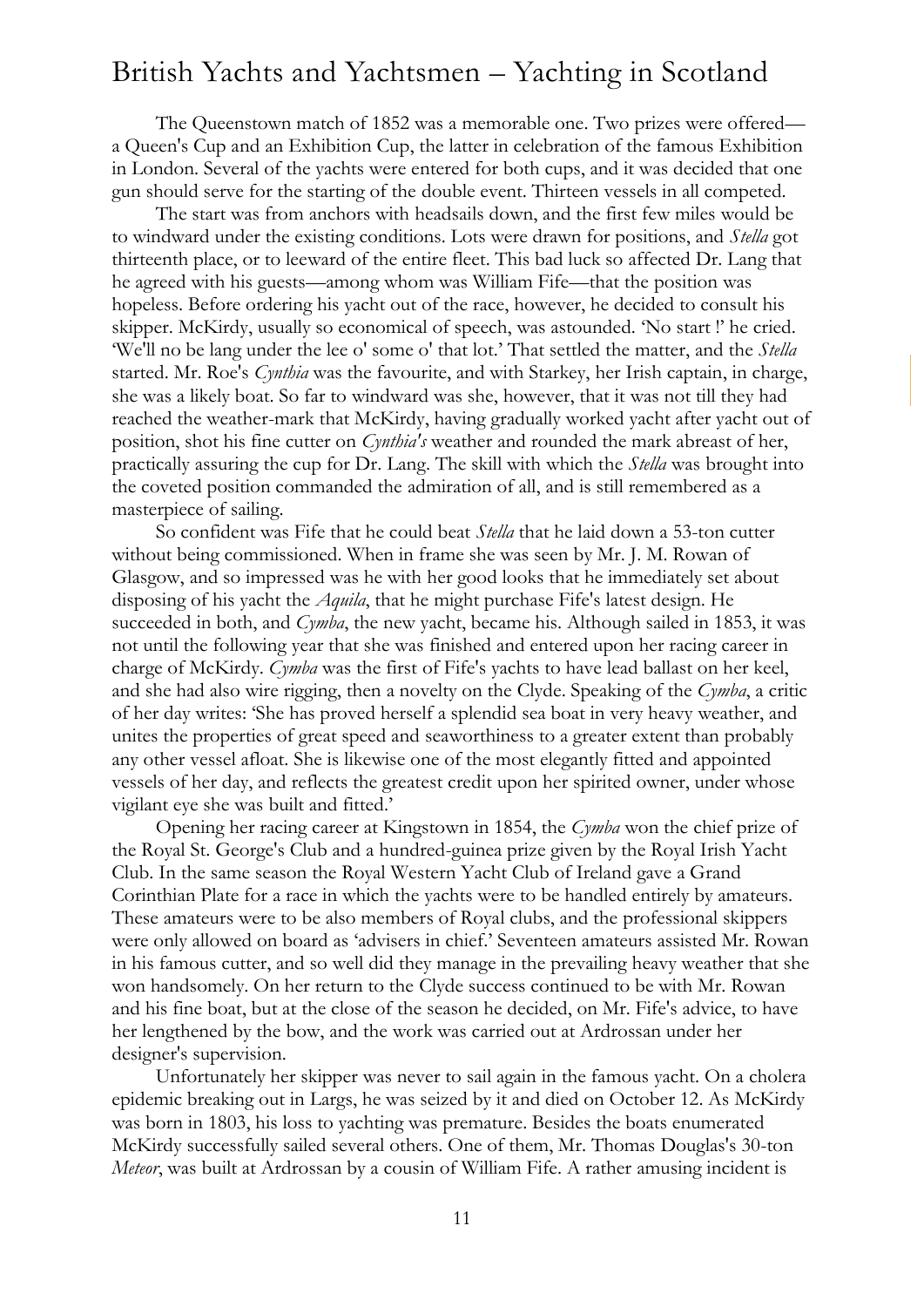told in connection with McKirdy and the *Meteor*. Mr. Douglas, who lived where the Royal Northern Yacht Club-house now stands at Rothesay, had arranged to take part in the Irish regattas, but pressure of business altering his arrangements, he gave orders for the *Meteor* to be kept at her moorings. McKirdy's grief was none the less deep for being unspoken, and the loss of an Irish cup upon which both he and his master had set their hearts was greatly to be deplored. Without a hint of his intentions to his master he got the *Meteor* under way, and under cover of the darkness laid his course for Dublin Bay, where he found a willing qualifier and a handsome cup. Mr. Douglas's wrath was soon overcome by his admiration of the enthusiasm which prompted the act of disobedience, and both McKirdy and the cup were welcomed on their return to Rothesay.

Another amusing incident in the *Meteor's* career is worthy of record. Racing *Meteor* at Largs against an Irish-owned yacht named the *Charlotte*, after establishing a useful lead in half a gale of wind, the crew of the *Meteor* were astonished to find that the Mount Stuart mark-boat had disappeared. McKirdy's advice was to put about where the mark-boat ought to have been and continue the race. His advice was taken by Mr. Douglas, but the example was not followed by the *Charlotte*, the crew of which searched for the missing boat, which they presently discovered high and dry on the Little Cumbrae. Here was a problem! Robert Wright, their pilot, was a long-headed Largs man, and they looked to him for advice. His advice was to sail round the island, as no other method of making the mark was feasible. Entering into the humour of the occasion, the Irishmen took the advice and, although arriving long after the *Meteor*, the prize. There was no Court of Appeal, and Mr. Douglas was so incensed with the decision of the Racing Committee that he cut the club buttons from his coat. The crew of the *Charlotte* were, on the other hand, so delighted with the result of the match that they went ashore and overtaxed the wine cellar of the White Hart Hotel at Largs, then the unofficial club-house of the Royal Northern Yacht Club. Mr. Douglas was a good sportsman, however, and before the close of the season the breach was made good.

In spite of McKirdy's conscientious objection to being pitted against John Nicholls for a wager, the excitement of a race once made an actual punter of him. In this particular race the *Meteor's* chief opponent was a famous English yacht which was strongly fancied for that and many other races. The yachts started down the wind, and, as that was the visitor's best point of sailing, she quickly left the *Meteor*. So quickly, indeed, did she get away that Mr. Graham, a nephew of Mr. Douglas, who was in charge, exclaimed: 'I'm very sorry I gave my consent to the *Meteor* being started in this race. We've no chance no chance whatever. Why, it's ten to one against us already!' After hearing this pessimistic opinion several times repeated, McKirdy put the tiller between his legs, and, fishing beneath his jersey, produced a herring-scale bespangled pocket-book. From this he produced a pound note, and, with a confidence that acted like a tonic on the crew, said, 'If you're still o' the opinion, cover that.' Mr. Graham took the bet and the hint. On coming on the wind the crew worked with a will, and McKirdy put some of his best work into the handling of his charge. So well did he manage that, within a hundred yards of the flagship, he put the *Meteor* ahead of his English rival. Before the echo of the gun had died away Mr. Graham thrust two five-pound notes into the skipper's hand, and, taking from his pocket a valuable gold watch and chain, he hung it round his neck, saying the while, 'Wear that, McKirdy, in memory of as good a race as you ever sailed - of as good a race as I ever expect to see any man sailing.'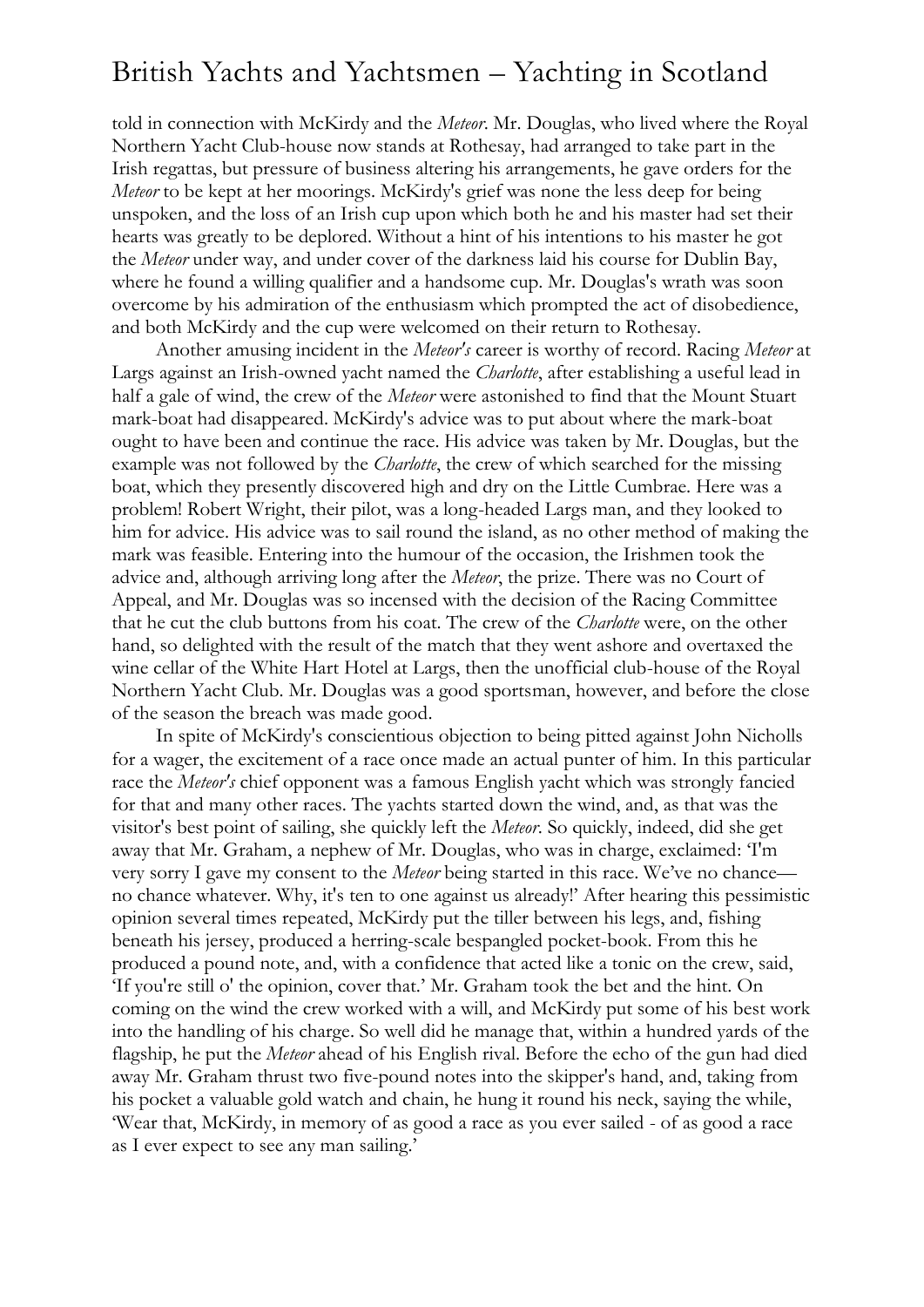In those early days a skipper's wages were  $f<sub>i</sub>$  per week, with neither clothes nor prize money, and the ordinary hands got 16s. to 18s.

The alterations to the *Cymba* were carried out as arranged, and McKirdy's place was taken by William Jamieson, of Fairlie, a cousin of William Fife. In his hands the cutter maintained her reputation, and the finish of 1855 found her undefeated. In her second year one of *Cymba's* finest races was sailed at the first big regatta held at the Isle of Man. The meeting was an historical one, and *Cymba's* race worthy of it. *Cymba* won easily from *Glance*, 35 tons, *Foam*, 25 tons, and *Coralie*, 35 tons.

When *Cymba* was the pride of the Clyde the Earl of Eglington was the popular Commodore of the Royal Northern. As the conceiver of the memorable Eglington Tournament, this wonderful sportsman will always be remembered. Although Lord Lieutenant of Ireland, and one of the most polished speakers of his day, he was a sportsman passionately devoted to sport in every shape and form. For the Royal Northern Regatta of 1855 Lord Eglington presented a valuable pair of vases to be sailed for by yachts over 10 tons, the time allowance being limited to 30 seconds per ton up to 50 tons, and 15 seconds beyond. In a gale of wind the following seven yachts started: *Gauntlet*, 66 tons Mr. Houldsworth (Vice-Commodore Northern Yacht Club)

| Gammel, OO tons          | ML. 1100103WOLII   |
|--------------------------|--------------------|
| $Cymba$ , 54 tons-       | Mr. J. M. Rowan    |
| Stella, 41 tons          | Mr. J. Steele      |
| <i>Coralie</i> , 35 tons | Mr. H. E. Byrne    |
| Blue Bell, 31 tons       | Mr. R. N. Grinnall |
| Foam, 25 tons            | Major Longfield    |
| Onda, 20 tons            | Mr. R. W. Laurie   |

The yachts took five minutes to get off, *Gauntlet* leading, *Onda* last. One by one the competitors had enough of it. Only three finished, and *Cymba* won the match easily. It was her race, and the dry windward work she made under the trying circumstances was reckoned as one of her best performances. So fierce was the gale blowing throughout the day of the race that Lord Eglington was unable to drive to Largs until late in the afternoon, when the weather was too rough for him to reach the committee boat.

| <b>Boat</b>      | Owner              | No. of races   | No. of first   | Value                     |
|------------------|--------------------|----------------|----------------|---------------------------|
|                  |                    |                | prizes         |                           |
| Amazon           | A. J. Young        | 7              | 5              | £,338                     |
| Avalon           | J. Goodson         | 4              | $\overline{2}$ | f(132)                    |
| Alarm            | J. Weld            |                |                | f100                      |
| <b>Bacchante</b> | H. B. Jones        |                |                | $\angle 100$              |
| Cymba            | M. Rowan           | 4              | 4              | $\sqrt{283}$              |
| Georgiana        | Captain Thellusson |                |                | f105                      |
| Glance           | T. Bartlett        | 8              | 4              | f(153)                    |
| Gloriana         | J. Gee             | 2              |                | $\text{\textsterling}100$ |
| Evadne           | C.T. Couper        | $\overline{2}$ |                | $\text{\textsterling}10$  |
| Kitten           | R. Leach           | 5              | 4              | f(121)                    |
| Onda             | R. W. Laurie       | 4              |                | $\sqrt{25}$               |
| Phantom          | S. Lane            | 5              | 3              | $\sqrt{190}$              |

#### **Principal prize-winners of the Royal Northern Regatta 1855 – Eglington Tournament**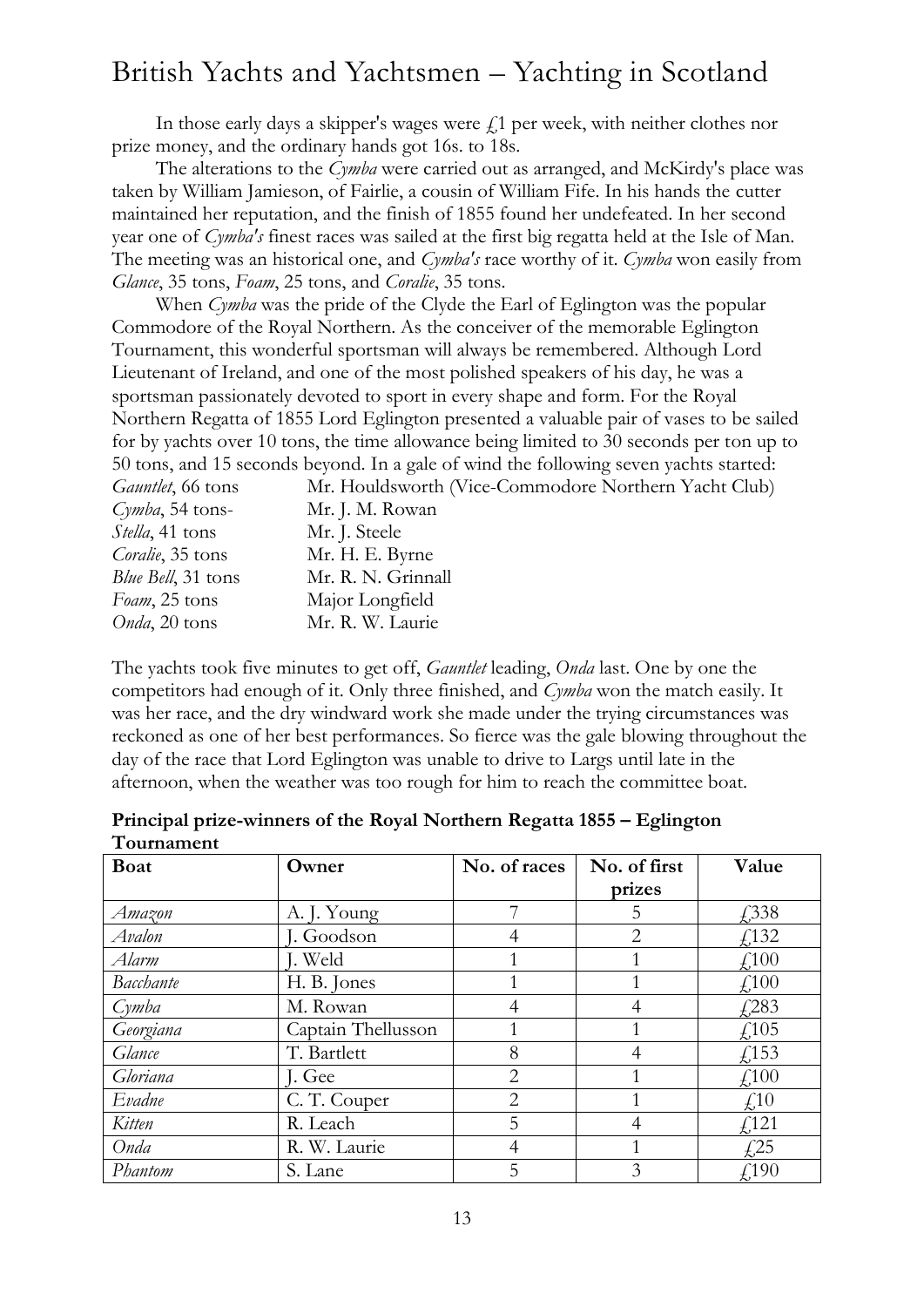| Shark                  | W<br>urling               |  |     |
|------------------------|---------------------------|--|-----|
| $\sqrt{111}$<br>hought | C. Coope                  |  | °00 |
| Surbrise               | Tetley<br>W<br>$\sqrt{ }$ |  | ⊥∠∪ |
| 'ampire                | Peppercorn                |  | 12U |

*Evadne* was the first of several fine yachts built by Fife for Mr. Couper - the *Surge* in 1858, *Æolus* in 1861, and the *Surf* in 1863. These boats were of great length in comparison with the accepted proportions of the time, their proportion of beams in length being 4.3, 4.7, and 4.5.

In the hands of an English skipper named Tim Walker, who had done much good work on Mr. Grove's cutter *Mosquito*, Mr. Couper won a Queen's prize in *Aeolus* in 1862, and one in the *Surf* in 1863. Walker was the first English skipper to migrate to Scotland. He died at Gourock in 1886.

At the close of the season of 1855 *Cymba* was purchased from Mr. Rowan by Mr. Thomas (now Lord) Brassey. So fine a reputation had the boat that the purchase price paid by Lord Brassey  $(4.1, 750)$  was exactly Fife's building estimate.

Although *Cymba* never rounded Land's End, she defeated the 35-tonner *Glance*, built by Dan Hatcher at Southampton, a boat which was considered one of the best of her time.

To replace *Cymba* Mr. Rowan had the 80-tonner *Oithona* built for him at Fairlie. Jamieson transferred his services to the new boat, which did much good work.

William Jamieson was, during his long career, associated with many historic yachts. One of these was *Fidelio*, a composite yawl of about 110 tons. She was designed by Mr. Tennant, a partner in the Glasgow chemical business bearing that name, and the model, cut from a bar of soap, showed a powerful and shapely vessel for her day. In construction she was an improvement upon the composite vessels built on the Clyde. She was framed up at Port Dundas, and finally put together in the yard of Mr. Hill at Port Glasgow, a yard which became famous for many notable yachts, including the 10-tonners *Merle* and *Florence*, and the 20-tonner *Sayonara*. The *Fidelio* was built with nine iron frames set upon the keel, and kept in position by an iron stringer. These frames were sheathed with strong planking laid on diagonally, and another layer placed fore and aft.

It has been generally understood that composite construction in yachts, so far as the Clyde is concerned, originated with Messrs. Steele, of Greenock, in the schooners *Selene* and *Myanza*, and the cutters *Oimara* and *Garrion*, in the sixties, as a result of the success of such construction in the tea clippers. There were, however, earlier attempts to combine wood and iron, for in or about the year 1842 the *Cyclops*, a 30-ton cutter, was built in a Clyde yard with an iron under-water body and topsides of wood.

*Fidelio* was built with a view to winter cruising abroad, and her owner, wishing to discover by actual experiment her suitability for this purpose, engaged Jamieson to take her from Troon to Lisbon with a cargo of iron ore, and to bring back a cargo of fruit. After several voyages Jamieson's reports as to the performances of the boat were so favourable that Mr. Tennant had her fitted as a yacht, and *Fidelio* left the Clyde with her owner on board for a foreign cruise. Mr. Tennant, whose health had given cause for anxiety, greatly benefited from this cruise, but in the spring, when returning home, a fierce gale was encountered, which lasted for several days, and at Holyhead Mr. Tennant was taken ashore in a precarious condition.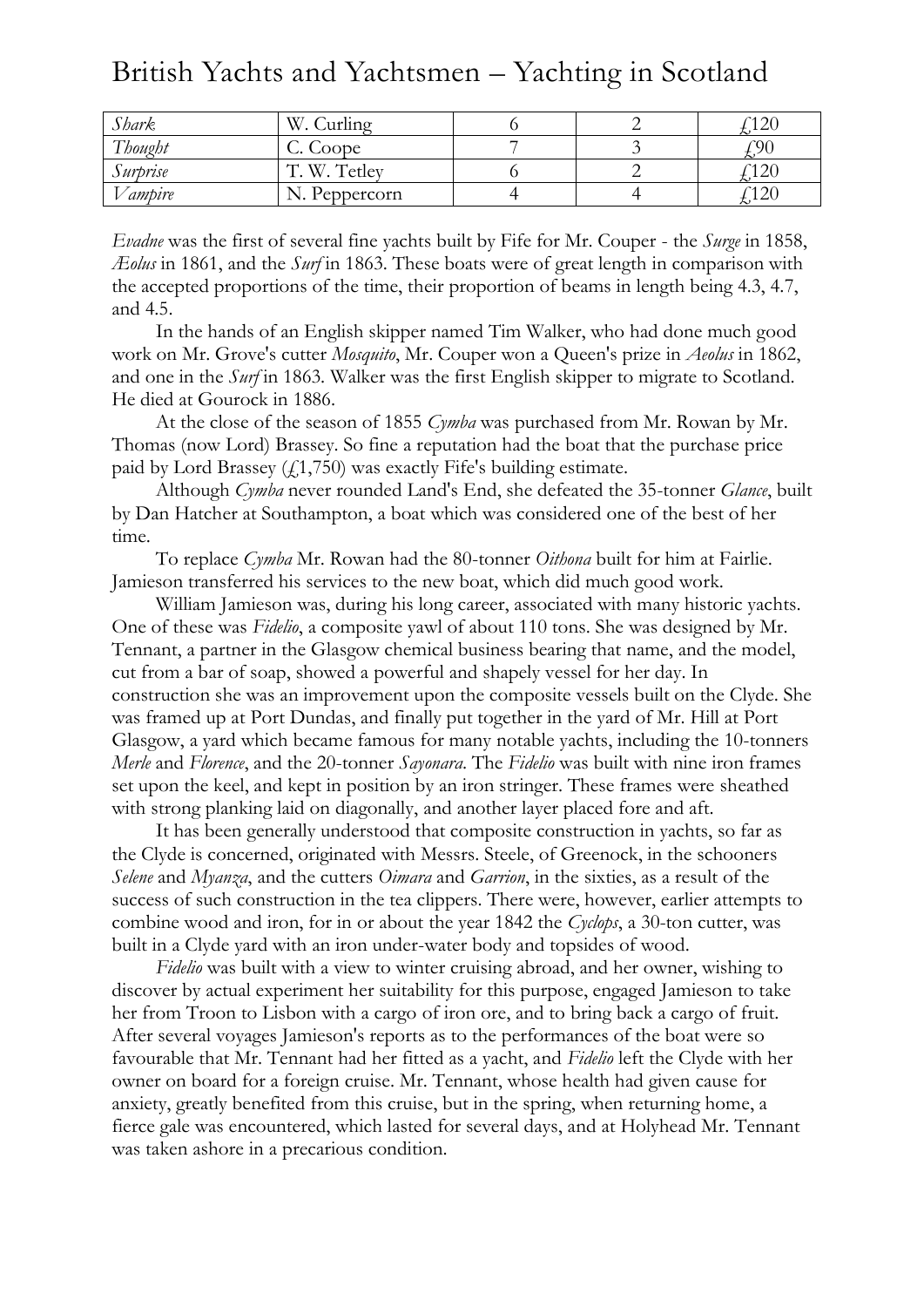Jamieson, as a middle-aged man, sailed the *Fiery Cross*, owned by Mr. J. Stirling, a Dumbartonshire yachtsman. *Fiery Cross* was one of the second William Fife's best schooners, and in sailing her Jamieson displayed great skill and courage. One of his famous races took place in 1864, the year after the boat was built. It was a match from Liverpool to Kingstown, and *Fiery Cross* met the English clippers *Albertine, Madcap*, and *Mosquito*. Bad weather was encountered, in which *Fiery Cross* received a severe dusting, but Jamieson drove the boat through in spite of the fact that she was shipping large quantities of water. At the height of the storm John McNee, the old steward, who was always being torn between his admiration for Jamieson's courage and daring and his desire to get through the world in comfort, after trying in vain to keep himself dry in his hammock, donned his oilskins and sea boots, and went back to bed with an amusing resignation, muttering as he did so, 'Oh, Lord, he's at it again, and we're in for another nicht o't. Ah, weel, there's nae harm in being prepared for the worst.'

Jamieson was over eighty when he died. Though a great skipper, he was scarcely equal to McKirdy, a fact which he himself was forced to appreciate.

William Fife (the second) had by this time secured a few of the best Scottish yachtsmen as patrons. These included the Messrs. Finlay, of Glasgow, Mr. Emanuel Boutcher, the Marquis of Ailsa, Mr. H. B. Stewart, of Glasgow, Mr. R. K. Holmes-Kerr, of Largs, and Mr. David Richardson, of Greenock. For all these yachtsmen Fife built first-class boats, many of which became famous racers. Dr. D. W. and Mr. Alexander Finlay, of Glasgow, were his most progressive patrons. He built for them the cutter *Cinderella*, 15 tons, in 1862 ; the *Torch*, 15 tons, in 1865; and the cutter *Kilmeny*, 30 tons, in 1866. All these were fast, and the most successful of the smaller-sized boats which he had so far built. Their owners had ideas as to modelling and building, and Fife was compelled to adopt many of these against his will. In the building of *Torch* they enforced their demands for lighter scantlings, and in place of  $1\frac{3}{8}$  inch planking, planking of  $\frac{1}{4}$  inch less thickness was used. Upon their suggestion, also, the frames were hewn and steamed alternately. Fife complained that these scantlings would produce a basket-like hull, and at first refused to build to them, on the ground that the boat would not hold together for more than two years. However, he pocketed his prejudice, and the *Torch* was built, and for many years was a champion prize-winner.

*Cinderella* was one of the first, if not the first, Clyde yacht to sport a topsail with jackyard. The jackyard itself was small, but the topsail was a large one. As far as is known, hollow spars were also introduced to the Clyde on the *Cinderella*, a hollow gaff being the idea of Mr. Alexander Finlay. The hollowing was accomplished by splitting the spar and gouging out the centre, after which the halves were fixed together. The experiment was not successful, and the spar was discarded after a brief trial, owing to its instability. It is also believed that *Cinderella* was fitted with a hollow topsail yard, hollowed in the same manner as the gaff, and strengthened by battens of greenheart lashed in the vicinity of the slings.

*Cinderella* as a racing craft is not so well remembered as *Torch* and *Kilmeny*, though she won a number of exciting races. She began her racing career on the Mersey, being opposed by the afterwards celebrated Mersey 10-tonner *Vision*, then newly launched.

At one period of the race the Fairlie boat had a long lead, but the finish, a stiff turn to windward over a strong adverse tide, found her at a disadvantage. Alexander Wilson, Messrs. Finlay's skipper, finding that the *Vision* was being taken over an easier course, and learning that the pilot of the *Cinderella* was father of the pilot of the *Vision*, luffed his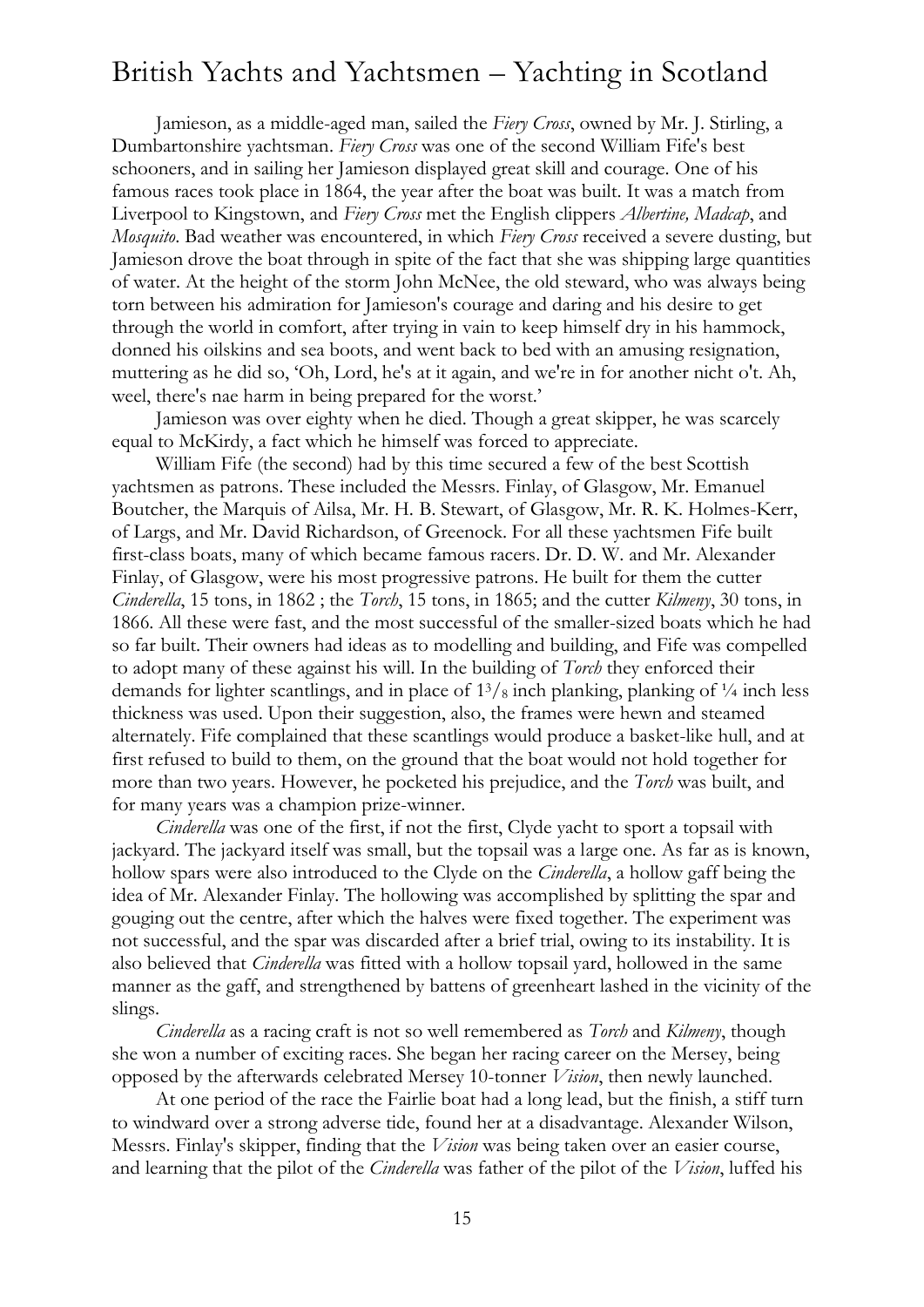boat away in beside the *Vision*, and quickly gained the weather berth. The move was not too late, and an exciting finish gave the victory to *Cinderella* by a single second.

In crossing from Liverpool to Dublin Bay *Cinderella* revealed a defect in planking, and it was with difficulty that she was got to Kingstown. Here, however, she was quickly repaired, and sailed excellent matches against the *Vision* and the *Glide*, the latter a new boat built by Mr. David Fulton. In one of those matches *Cinderella* and *Glide* became surrounded near the mark-boat by a crowd of the smaller-class racers, and the crush at the finish promised to be lively. Wilson, the skipper, anticipated the problem which, with a dozen bowsprits darting over the line simultaneously, the judges would have to deal, and placed a man at the bowsprit end, and the *Cinderella* won by two or three seconds. At Rothesay, too, this boat was associated with a close finish after a day's remarkably close sailing. She was matched against the *Swallow*, a fast 18-ton cutter, owned by Mr. D. J. Penney, of Glasgow, and built at Poole by Wanhill, and the *Harriet*, 12 tons, built at Rothesay by a cousin of Fife (II.). The latter boat was the property of Mr. Ogilvie, one of the old school of Clyde yachtsmen living at Rothesay. The *Swallow* was in charge of Archibald Wright, the afterwards famous Clyde skipper. *Harriet* at an early stage of the race carried away her topmast, and the match resolved itself into a duel between *Cinderella* and *Swallow*. Several times during the day these boats passed and repassed each other, and at the mark-boat *Cinderella* was exactly her own length ahead. Having, however, to concede a few seconds to *Swallow*, the latter boat won. *Cinderella* was sold to Professor Thorpe, and ended her career by becoming a wreck on the Hebrides.

The *Swallow* and the *Vision* were among the first English boats to visit the Clyde, and the former boat was the object of considerable interest to the Clyde builders, the founder of the Fairlie Yard being a keen student of her lines, as well as the late Mr. G. L. Watson. The *Vision* was bought by Mr. Morris Carswell in the early seventies, and brought to the Clyde. Mr. Carswell was then one of the most popular racing owners on the Clyde, and the population of Largs, where he resided, were as enthusiastic over the *Vision* as the owner himself; and at the beaching and launching operations on Fairlie Beach every man and boy 'lent a hand' as a duty to the owner and his boat.

The washing of the sails of early Clyde yachts was not uncommon, and when the *Vision* arrived on the Clyde from the Mersey her sails were so grimy that it was deemed necessary to wash them, rather than wait for a new suit. The operation was not a success, Mersey grime resisting the Clyde water, but it provided much amusement for the young talent of Largs, who carried water for the ablutions. Another Clyde yachtsman, Mr. Bamatyne, owner of the *Midge*, also washed the sails of his yacht. Being a fastidious gentleman, he was, on one occasion, annoyed by the prentice weavers of Largs bathing in the Broomfields Wharf, built by Dr. John Cairnie, and, collecting their clothing, deposited it in the sea. The boys were awarded a prompt revenge, for no sooner were the snowy-white sails of the *Midge* laid out to dry than they were collected and deposited in the sea.

When *Vision* became the property of Mr. Carswell, she was given a complete overhaul. Her cutaway forefoot aroused the scorn of the Largs yachtsmen and fishermen, for Mr. G. L. Watson had not yet introduced his revolutionary ideas as to rockered keels and cutaway forefoots. Their relative bearing upon speed was unknown, and it was freely predicted that a boat with a cutwater similar to that introduced in *Vision* could not possibly hang to windward. Accordingly the cutaway portion of the keel at the bow, cleverly and daringly introduced by her draughtsman, was filled up in the most approved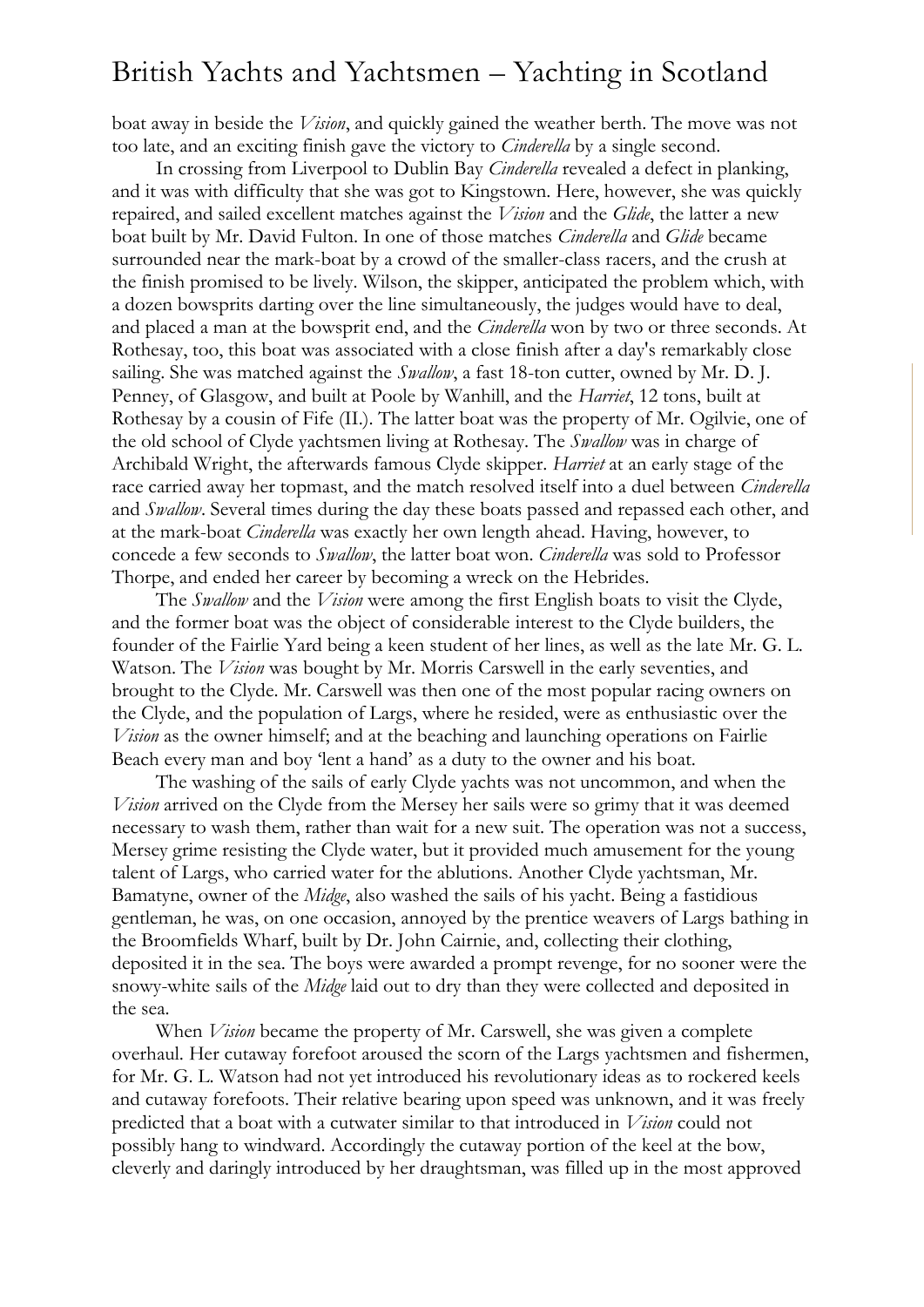style with a piece of hardwood firmly bolted. This did not, however, ruin the sailing qualities of the *Vision*, and she won many matches against the cracks of her day. Mr. Carswell was a good friend to Largs yachting, and was one of the founders of the Royal Largs Yacht Club.

*Kilmeny* made her first appearance at the Mersey Regatta of 1864, but she was in an unfinished state, and her crew consisted of the Fairlie carpenters who built her. These men were keen, but untrained. The first race was in a slashing breeze, in which the fleet beat out to the north-west lightship with housed topmasts and reefed mainsails. While turning to windward with the strong breeze *Kilmeny* led a strong class in good style, but when running home the wind fell light and her crew were at great disadvantage in setting canvas and shaking out the reefs of the mainsail, and she was beaten. The next day she led the fleet to windward, but had the misfortune to break the jaws of her gaff, which lost for her the race. From the Mersey she went on to Kingstown, and here she opened a series of remarkable victories, which continued almost without interruption till first the *Foxhound* and then the first of the 40-tonners were sailed against her.

*Torch*, on the other hand, was almost a failure in her first year, and gave no signs of being a successful boat. In her second season, however, she was almost invincible, being beaten only by the 20-tonner *Luna* at Kingstown. She was sold by the Messrs. Finlay to Mr. George B. Thomson, under, whose ownership she was a complete success. She was subsequently owned and raced by Mr. W. H. Williams, of Hull, and Mr. W. Sinclair. During her racing career she gained about 100 flags. Her chief measurements were: Length overall, 48 feet ; beam, 9 feet ; draught, forward, 3 feet 9 inches ; aft, 7 feet.

The *Kilmeny* passed into the hands of Mr. Pascoe French, one of the most famous amateur yachtsmen of his day. For him, too, she sailed many fine races. Mr. French died in 1893, at his home, Marino, Queenstown, at the age of seventy-eight. His last vessel of importance was the 40-tonner *Gleam*, which he sold in 1878. Like many of the cleverest yachtsmen, both Corinthian and professional, he retained a fondness for the sea, and in the summer before he died he was sailing small craft in Cork Harbour with some amount of the dash and skill for which he had been distinguished in his younger days. He was once described as the prince of helmsmen, and John Houston paid him a fine compliment when he said that he was the only Corinthian against whom he found it necessary to take off his coat to defeat. At the time of his death Mr. French was the senior member of the Royal Cork Yacht Club, having been enrolled in 1837.

The cutter *Fiona* was launched in the early summer of 1865, from the Fairlie Yard of William Fife. With her dawned the nationalization of the sport. Hitherto Clyde yachting had been more or less parochial, and racing between yachts of the North and the South had been exceptional. Mr. Emanuel Boutcher, however, sent *Fiona*, in charge of John Houston, to race in the South against the crack English vessels. William Jamieson would have done this with Mr. John Rowan's *Cymba*, but the privilege was denied to him ; and though *Fiona* won sufficient prizes to entitle her to an important position in Clyde yacht-building history, it was the opening of a new era in yacht-racing with which her launch is connected that gives her so prominent a position among racing yachts.

There is no more interesting phase in the history of the *Fiona* than that connected with her ownership. She was built for Mr. Moseley, a Liverpool merchant, on the strength of several runs which ships trading in his interest made from the fast blockaded ports of Charleston and Savannah in the grim days of the Civil War. Some reverses of fortune before she was finished made it prudent for Mr. Moseley not to take her over,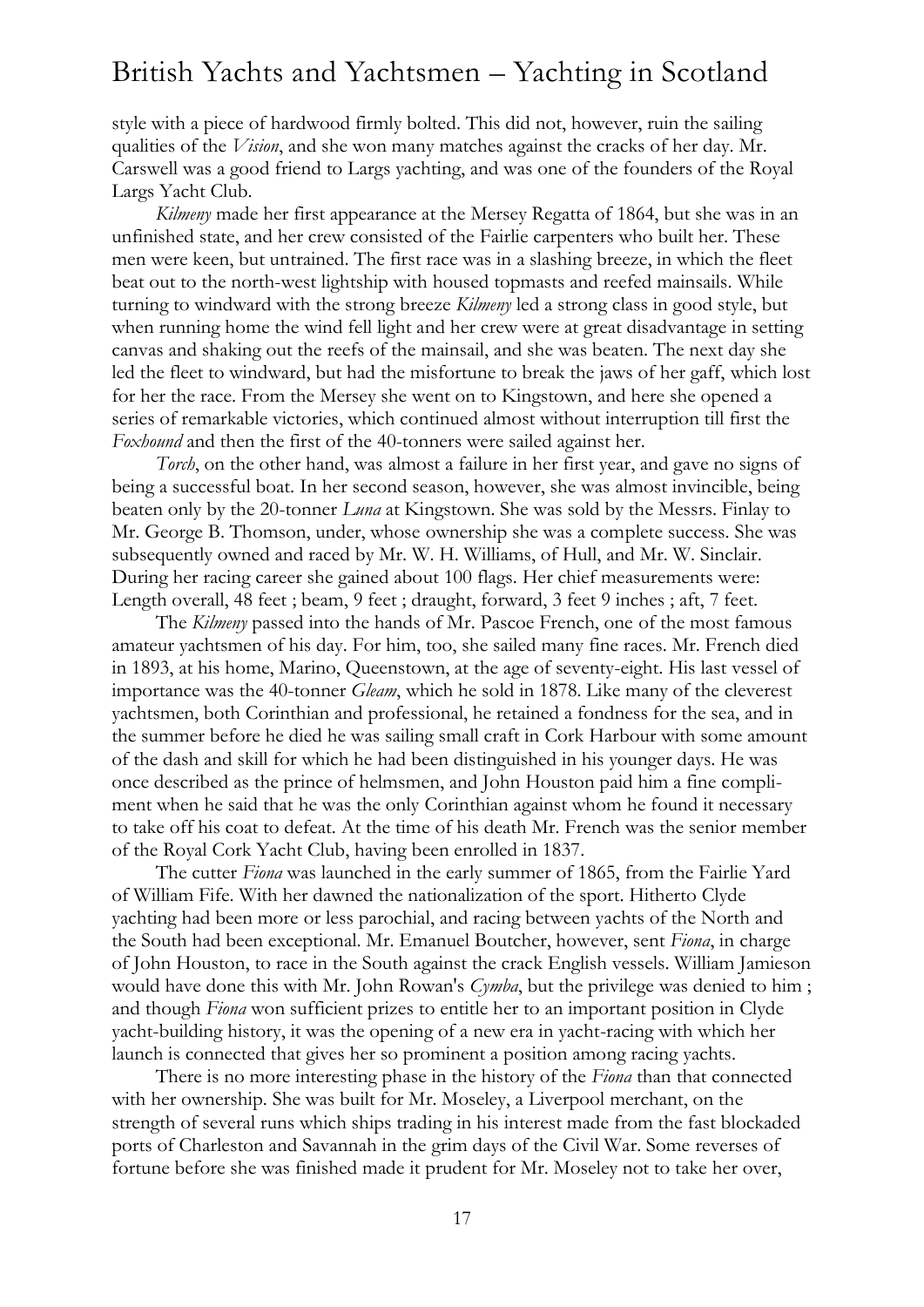and she was launched for Mr. H. Lafone, another Liverpool gentleman, who kept her for one season. She then passed into the possession of Mr. Emanuel Boutcher, a London merchant, who spared neither pains nor expense in keeping her in the forefront of racing vessels. Long after she had become outclassed, and had ceased to be remembered except as past history, she was purchased by Mr. H. M. Rait, a Clyde admirer, who placed her in the rank of active vessels. Mr. Rait had been an admirer of *Fiona* in his early days, and he still maintains her in first-class condition. Under his ownership she has won a number of prizes, including one of the Emperor of Germany's North Sea cups.

All through her successful days *Fiona* was commanded by John Houston, of Largs, and this alone had much to do, not only with *Fiona'* s success as a racer, but with the extension of yacht-racing interests from Clyde parochialism to wider national fields. Houston was the beau-ideal of a yacht skipper, and extremely popular on the Clyde. When quite a youth he secured a passage on the *Cymba*, of which Robert McKirdy was skipper, and on McKirdy going below, young Houston persuaded the man who was steering to let him have a short trick at the tiller. Before long McKirdy became interested in the boy. Then he said: 'Ane o' you see wha's that steerin' the noo ?' On being informed that it was young Johnnie Houston, he said, with unusual gravity: 'Weel, that'll be my successor.'

The early years of Houston's life, however, were spent on board fishing smacks, with occasional racing on board Clyde cruising yachts, such as Mr. Speir's cutter *Crusader* and Mr. John Mills's schooner *Rowena*, of both of which he was skipper. When a skipper had to be found for *Fiona* he was recommended, and secured the position. He was then forty-one years of age.

There was nothing unusual in *Fiona's* appearance when launched, and her spar plan was modest for a boat of her size. Originally her leading dimensions were: Length, 75 feet 5 inches; beam 15 feet 8 inches; draft of water (aft), 11 feet 10 inches ; mast (deck to bounds), 44 feet 5 inches ; mainboom, 60 feet; gaff, 38 feet; bowsprit (outboard), 34. feet; topmast, 38 feet; and area of lower sails, 3,720 feet. Like all the boats William Fife II. built, *Fiona* presented a pleasing appearance to the eye, and while there was nothing strikingly original about her, she stood for the very best that could be accomplished from the lessons learned in the designing of the most successful of her immediate predecessors, and this was all that her builder ever claimed for her. Fife had, as he on one occasion expressed it, embodied in *Fiona* all that he had learned in his previous successes, and though she was far from revolutionary in design, she was fair and sweet as to model, and so well built that he had hopes of her doing well as a racer.

In 1875, when she had reached her tenth year of racing - a mature age for a racing yacht - *Fiona* was the chief winner of the year. Dixon Kemp wrote of her: 'Fife's famous *Fiona* is still the hardest nut English builders have got to crack, although her luck this season suggests some uncanny league with the wind and the weather. A look at her prizes this season will sweeten up any old-fashioned touches she may show, and indeed the old boat looks good enough for a glass case as she faces Lapthorn's sail-loft.'

Another equally noted English yachting writer called her 'the terrible *Fiona*, the wonder of all time, the boat which made the fame of Scotch yachts. For more than eight years the fastest yacht afloat, little did her builder think, as he watched her glide into the water, that she would make and maintain a name for him wherever yachts are built or sailed.'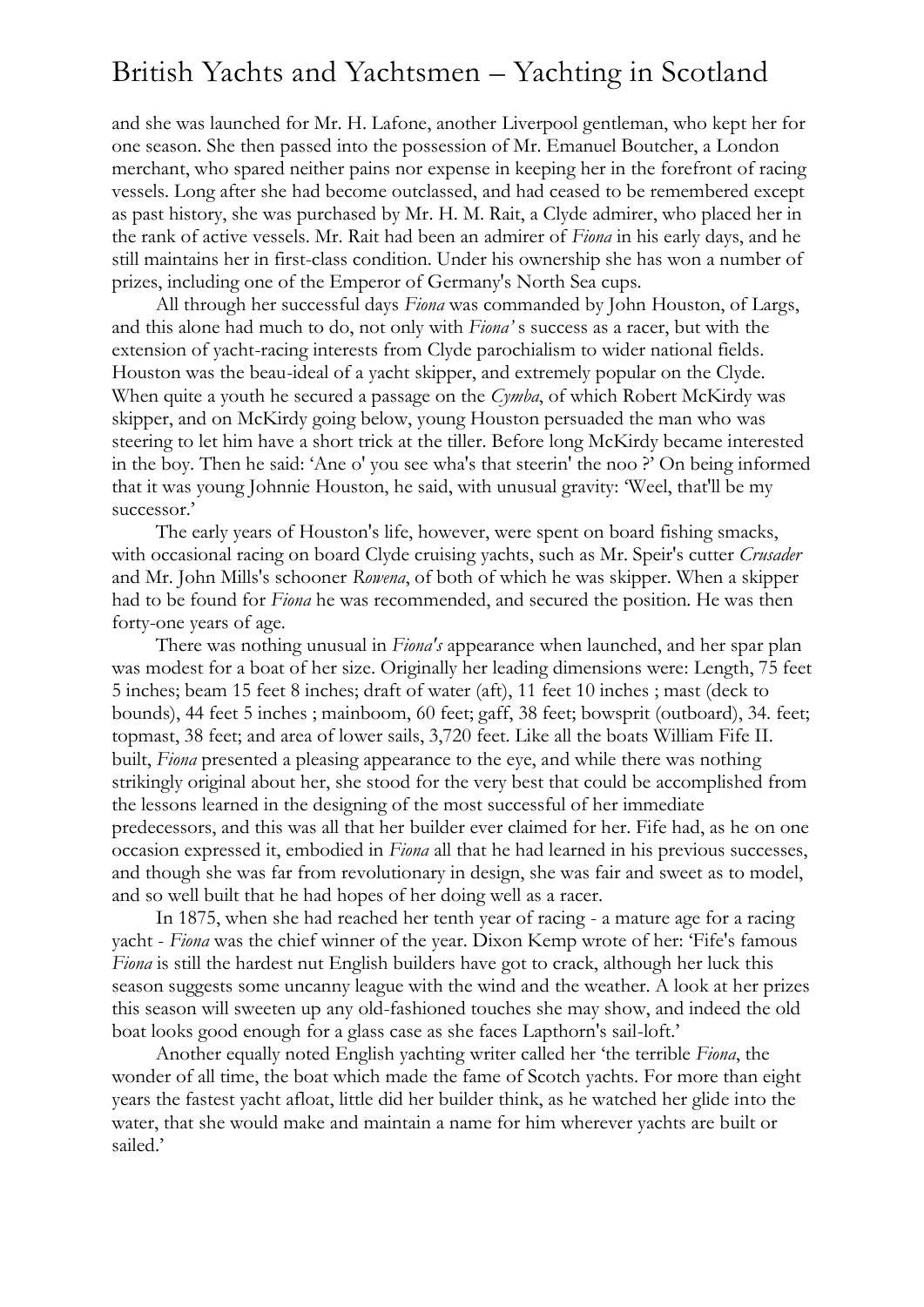Few boats have secured so much regard from those closely associated with them as did *Fiona*. Quite a fleet of not only good, but famous boats, have been launched from Fairlie since *Fiona* was quietly slipped into the sea, but not one of them ever deposed her in the estimation of her builder. Her present owner, Mr. Rait, like Mr. Boutcher, is a devoted admirer, and John Houston's affection for her was almost pathetic.

Houston's style of sailing was dashing and daring. He tuned *Fiona* up to such a pitch that she frequently carried away everything, and his methods came in for adverse criticism. Some explanation is found in the fact that the sails of forty or more years ago were full-cut and baggy, and that *Fiona's* skipper strained every effort and braced the gear up in order to get all the power possible from his sails, and though his eagerness lost him some races, it gained many of the most brilliant victories.

One of the strangest cases of protesting in the history of the sport is found in connection with *Fiona* and a cup which she won, but never received. The race took place under the flag of the Royal Mersey Club in 1866, the fleet consisting of *Phryne, Astarte, Vindex, Mosquito, Banshee, Christabel*, and *Fiona*. Luck was against the match. On the day fixed the weather was so light that in accordance with the time-limit which then prevailed it was abandoned. The wind was light on the following day, but a good light-weather race was sailed. *Fiona* was out of the race till the closing stages, when, in some excellent turning to windward over a strong weather-going tide, she came away handsomely in response to admirable handling on the part of Houston, and managed to give the allowances to all. So close was the finish, however, that *Christabel* was only beaten by 40 seconds. *Christabel* had an able and experienced pilot aboard, but he managed his weathering tack so badly that, although she had the prize quite safe with the flag-boat almost abeam, the helm had to be put hard up at the last moment to prevent a collision with the bow of the boat. It took *Christabel* a minute to recover and cross the line, thus leaving her defeated by 40 seconds. At this time *Christabel* was owned by Mr. A. C. Kennard, and in the height of his disappointment he sent in a double-barrelled protest against the *Fiona*. The objections were, first, that booming out of sails had been practised ; and, second, that her racing flag was too small. The first objection was quickly disposed of, but as the racing flag failed to stand the tape—owing to the winds having made too free with it—there was no alternative for the committee but to disqualify her, and this they reluctantly did.<sup>1</sup> The *Phryne* was owned by Mr. Law, a Glasgow iron merchant, and commanded by A. Wilson, of Largs. Wilson and Houston were cousins, and Wilson, whose boat at one point of the race had a good chance of winning, became possessed with the idea that *Christabel's* own flag was somewhat scrimp. Conveying his suspicions to Houston, the pair went alongside of *Christabel* and asked leave to have the flag measured. Permission was readily granted, and the flag was so near being under the regulation size that a protest against it under the circumstances would have been justified. No such protest was made, but so much feeling was aroused over the matter that Mr. Kennard offered to sail the match over. Mr. Boutcher refused to consent to this, and the matter was allowed to drop.

At one period of her career *Fiona's* closest competitor was the 60-tonner *Vanguard*. Racing at Southsea on one occasion, this boat pressed the Fairlie cutter so close in a stiff breeze that, after she had carried away her topsail yards in quick succession, Houston put

-

<sup>&</sup>lt;sup>1</sup> In those days the law demanded that the racing flag of a first-class yacht should be 4 feet on the fly and 3 feet 6 inches on the hoist.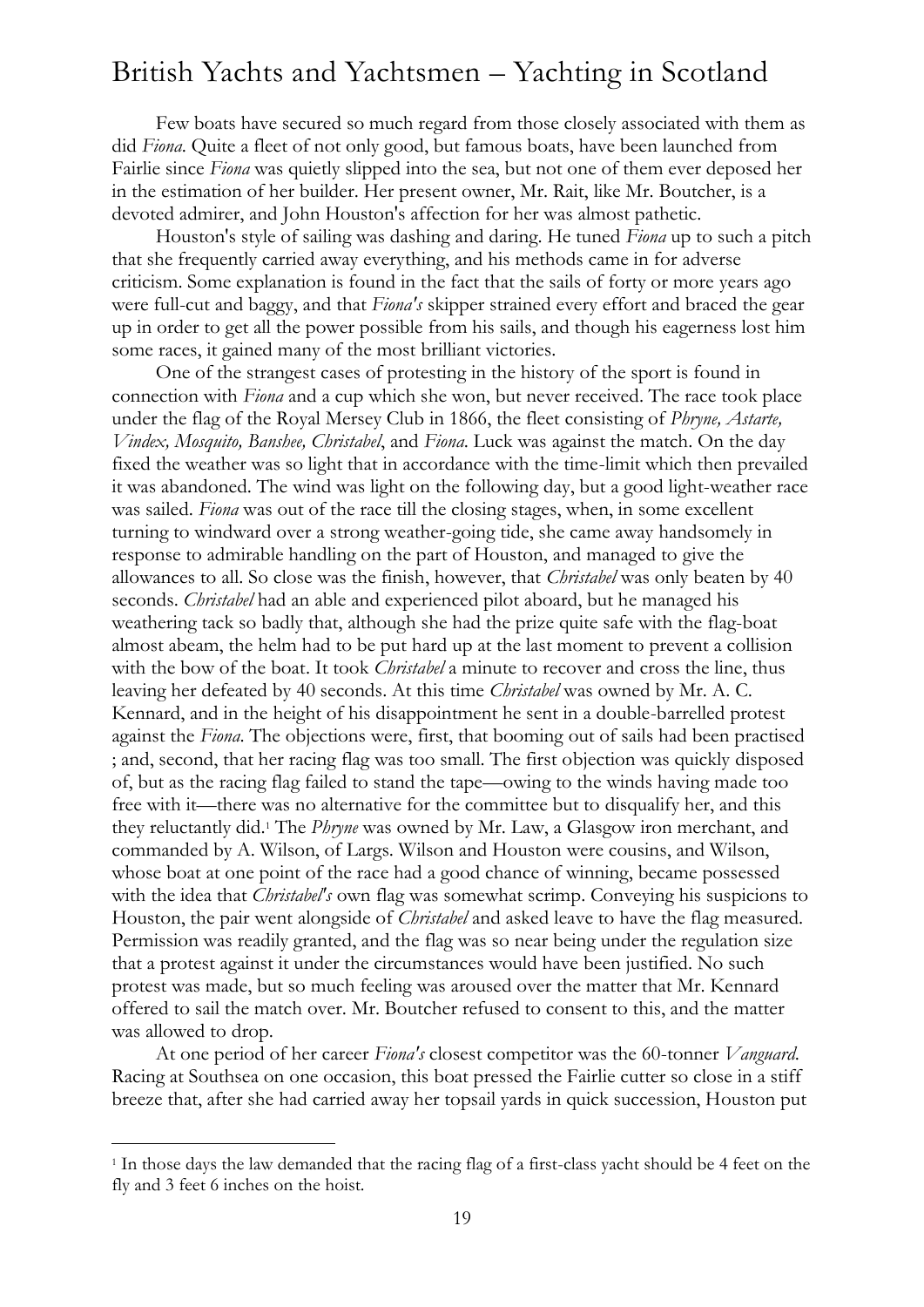up a thimble header and sailed her home a winner by the narrowest of margins. On the following day *Vanguard* was again hard on the Fife boat. Towards the finish they were running down on the winning-line under spinnakers that were being carried uncomfortably. To make matters worse, a gybe on the line was almost inevitable to save the race. Houston conceived the bold idea of letting the scudding-sail fly rather than lose time gathering it in. Fortune was favourable, and the sail blew clear away and settled on the water like a balloon, and the race was won.

Although Houston was skipper to Mr. Boutcher's boat for over twenty years, owner and skipper did not always see eye to eye as to the management of the boat, and at least in one race Houston threatened to lock the offending owner in the cabin.

The whole period in which Houston was sailing-master of *Fiona* is filled with adventure. On one occasion, racing from Cherbourg to Ryde, *Fiona* carried away her mast and gear in mid-Channel. Nothing daunted, Houston set the crew to rig up a jury-mast, and the cutter was taken safely to Gosport without assistance.

In the early days of *Fiona's* racing in the English Channel Houston was a complete stranger to the waters, and was more dependent upon pilotage than practically any other skipper against whom he had to sail. On one occasion, racing from Ryde to Cherbourg, the French port was not reached before dark. When nearing the coast Houston inquired of his pilot, an Itchen ferryman, which was the breakwater light. 'Well, sir,' said the pilot, 'there was neither breakwater nor light here when I was here before, which was only once, and that twenty years ago.' This awkward situation threatened the loss of the race. Houston, however, decided to take the risk. He ran the boat into the harbour on a shrewd guess, and won the cup. On many occasions, too, *Fiona's* skipper disregarded the advice of his pilots, and one particular race was cleverly won through his daring in this direction. In a Channel course the boats were cross-tacking in the vicinity of a reef of submerged rocks, of which the pilot conceived a horrible dread. *Fiona's* only hope of winning the race lay in negotiating a gully between the reefs, and Houston determined to run the risk against the frantic appeals of the pilot. Luck was with the adventure, and Fiona went safely through, coming out half a mile to windward of the boat which had previously held the weather gauge.

Although, generally speaking, the Scottish aristocracy took but a comparatively small amount of interest in the racing side of yachting, the Marquis of Ailsa was a keen patron of the sport, and owned a large fleet of famous racing boats. Moreover, he opened up a yacht-building yard near his own seat in the south of Ayrshire, and he was intimately connected with the ship and yacht building establishment at Troon on the Ayrshire coast, which was founded by the Duke of Bedford, the then Commodore of the Royal Northern Yacht Club, and which still bears the name of the Marquis of Ailsa. The Marquis was, in fact, a tower of strength to Scottish yachting in those halcyon days when he was owner of the *Foxhound, Bloodhound*, and *Sleuthhound*, for, like Mr. Boutcher with *Fiona*, he raced these boats all round the coast, and in thirteen years won 113 prizes.

The Marquis of Ailsa has always been devoted to yachting. From Culzean Castle a fine view is obtained of the Clyde and Ailsa Craig, the grim milestone of the sea from which the title is taken. The coast around the castle has produced a fine and hardy type of fishermen, and it was among the fishing 'nabbies' owned by these men that the Marquis of Ailsa gained his earliest experiences. At the same time he sailed in his father's 25 tonner *Tammie Norie*, named after a bird which haunts Ailsa Craig, and before he had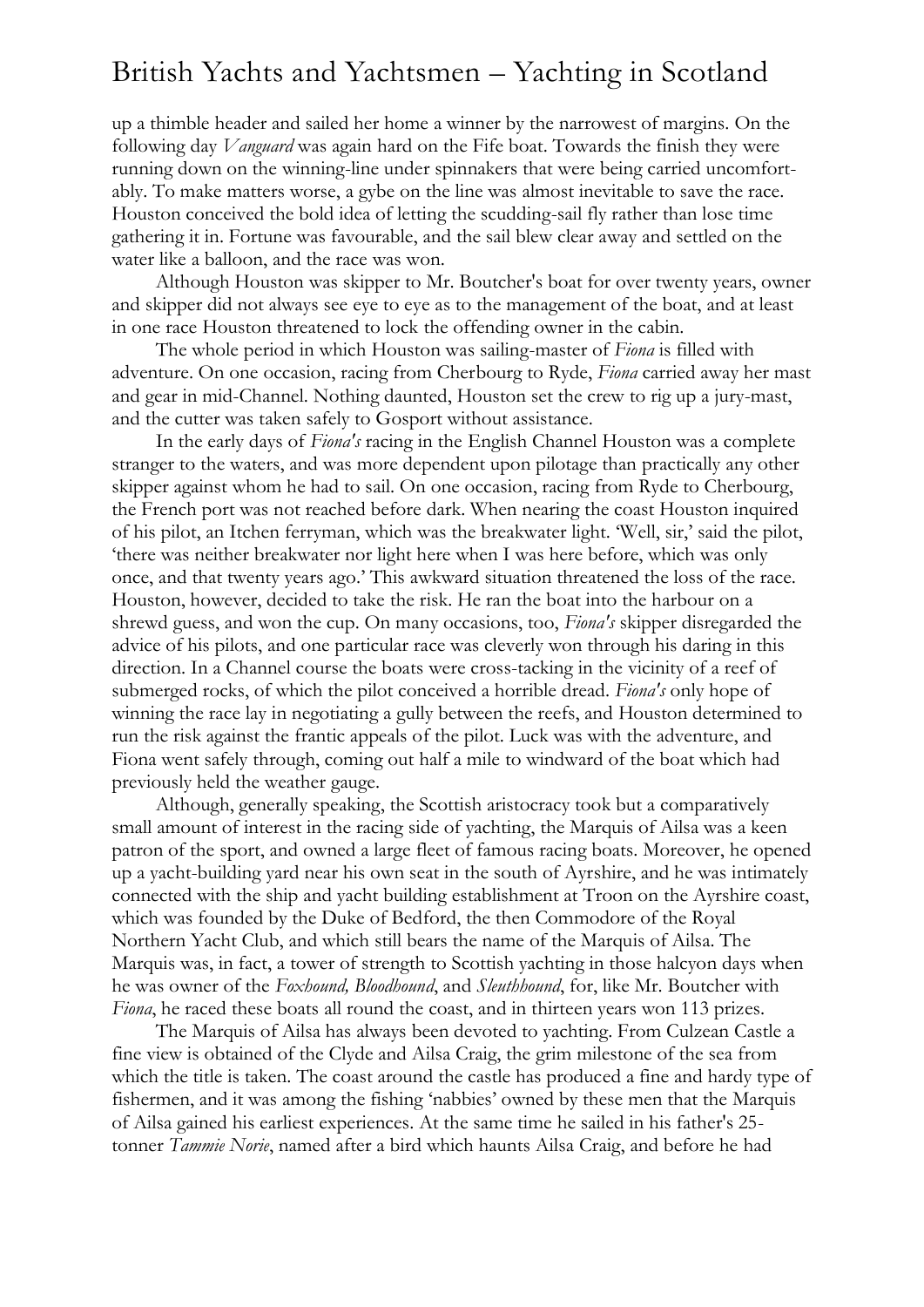succeeded to the estates he was owner of the 15-tonnner *Snowdrop*. Neither of these yachts were in any way remarkable, and have long since been forgotten.

The success of the Scotch yachts of the latter sixties had not been lost upon the young Ayrshire nobleman, and in 1870, when he succeeded to the title, he commissioned Fife to build what was afterwards the famous 35-ton cutter, *Foxhound*. This yacht was manned by a crew drawn from the local fishermen, and a couple of Largs weavers, and the skipper, Sloan, was also a local fisherman; and though it soon became apparent that in *Foxhound* Fife had produced an excellent and fast craft, the crew was unable to successfully play the racing game against the experienced crews of the South Coast boats, and in the first thirteen races she secured only two prizes. A change was decided upon, and Ben Harris, of Itchen Ferry, who had successfully sailed the 60-tonner *Vanguard*, was engaged at the opening of the season of 1871 to sail the *Foxhound*. The change was at once apparent, and the Marquis had the satisfaction of seeing his vessel take the lead among the racing yachts of the period. The success of Harris and his southern crew opened up a regular invasion of the Clyde by southern skippers and hands - an invasion which continued for nearly twenty years.

In 1871 *Foxhound* sailed twenty-one races and won twelve prizes, including a Queen's Cup presented to the Royal Yacht Squadron, the Marquis of Ailsa having been elected to the Squadron in that year. *Foxhound* was the smallest vessel that had won a Queen's Cup within eighteen years, and the fleet against which she competed included the *Flying Cloud, Egeria*, *Guinivere, Hirondelle, Rosebud*, and *Harlequin*.

At this time the nucleus of the afterwards famous 'forty class' was in existence, being represented by *Niobe, Myosotis*, and *Muriel*, and when in 1872 that trio was joined by the *Norman*, which had been built for Major Ewing, the owner of *Foxhound* recognised that his yacht was too small to compete successfully in the class. In 1873 he determined to build another boat. Fife had at this time on the stocks a half-completed 60-tonner, which had been laid down for a Glasgow gentleman who died while she was in the framing stage. This craft gave excellent promise, and the Marquis of Ailsa requested Fife not to part with her. At a certain stage of the negotiations, however, Fife was summoned to Cowes, and there received an order for a 40-tonner, the idea of racing the 60-tonner having been abandoned by the Marquis.

Mr. Fife was not slow to appreciate the great opportunity which had come to him in these busy days of 1874, when he had the 110-ton cutter *Cythera* to complete for Mr. David Richardson, of Greenock, the 60-ton cutter *Neva* for Mr. R. K. Holmes-Kerr, of Largs, and at least one smaller cutter, the *Blenda*, in addition to the *Bloodhound* for the Marquis of Ailsa.

The '*Hound*, as the new boat came to be spoken of, was scantily fitted inside, but she gave every appearance of speed. Ben Harris was placed in charge, and though she did not create such a record as either *Cymba, Fiona*, or *Torch* had done, she nevertheless opened and maintained a brilliant career, and won for her owner sixty prizes in six seasons.

For sustained excellence the 'forty' class has never been surpassed, and after some years *Bloodhound* passed to the hands of Mr. Thomas Dunlop, a Glasgow shipowner, for whom in the seasons from 1902 to 1906 she won twenty-eight prizes.

*Bloodhound's* record during the period in which she carried the flag of the Marquis of Ailsa is given below, as well as the racing records of her two greatest rivals in the class— Major Ewing's *Norman* and Mr. Dunbar McMaster's *Myosotis*. The former was built by Mr.